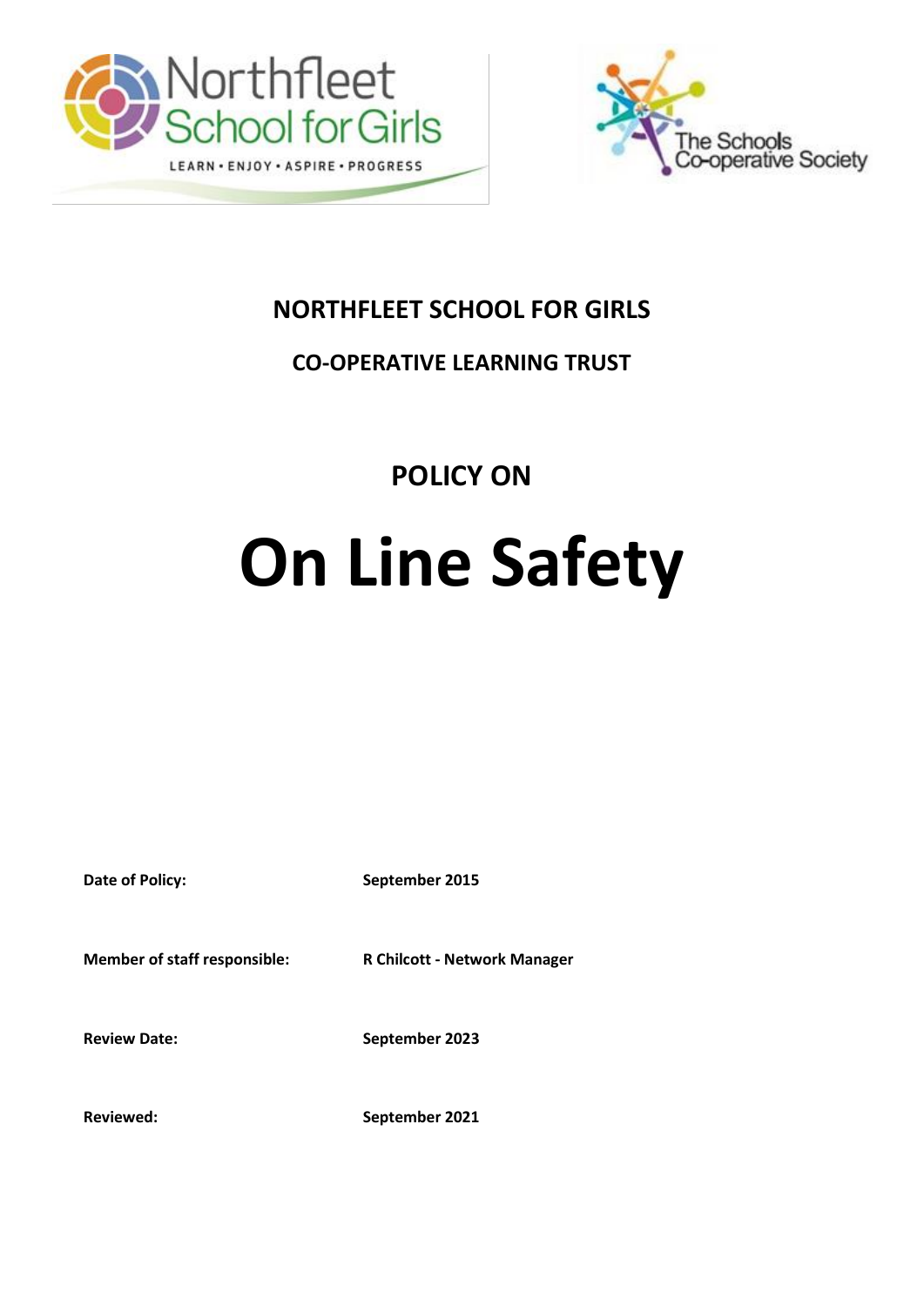# **Contents**

- 1. Policy Aims
- 2. Policy Scope
	- 2.2 Links with other policies and practices
- 3. Monitoring and Review
- 4. Roles and Responsibilities
	- 4.1 The leadership and management team
	- 4.2 The Designated Safeguarding Lead
	- 4.3 members of staff
	- 4.4 Staff who manage the technical environment
	- 4.5 Pupils
	- 4.6 Parents
- 5. Education and Engagement Approaches
	- 5.1 Education and engagement with pupils
	- 5.2 Training and engagement with staff
	- 5.3 Awareness and engagement with parents
- 6. Reducing Online Risks
- 7. Safer Use of Technology
	- 7.1 Classroom Use
	- 7.2 Managing Internet Access
	- 7.3 Filtering and Monitoring
	- 7.4 Managing Personal Data Online
	- 7.5 Security and Management of Information Systems
	- 7.6 Managing the Safety of the School Website
	- 7.7 Publishing Images and Videos Online
	- 7.8 Managing Email
	- 7.9 Educational use of Videoconferencing and/or Webcams
	- 7.10 Management of Learning Platforms
	- 7.11 Management of Applications (apps) used to Record Children's Progress
- 8. Social Media
	- 8.1 Expectations
	- 8.2 Staff Personal Use of Social Media
	- 8.3 Pupils' Personal Use of Social Media
	- 8.4 Official Use of Social Media
- 9. Use of Personal Devices and Mobile Phones
	- 9.1 Expectations
	- 9.2 Staff Use of Personal Devices and Mobile Phones
	- 9.3 Pupils' Use of Personal Devices and Mobile Phones
	- 9.4 Visitors' Use of Personal Devices and Mobile Phones
	- 9.5 Officially provided mobile phones and devices
- 10. Responding to Online Safety Incidents and Concerns
	- 10.1 Concerns about Pupils Welfare
	- 10.2 Staff Misuse
- 11. Procedures for Responding to Specific Online Incidents or Concerns
	- 11.1 Youth Produced Sexual Imagery or "Sexting"
	- 11.2 Online Child Sexual Abuse and Exploitation
	- 11.3 Indecent Images of Children (IIOC)
	- 11.4 Cyberbullying
	- 11.5 Online Hate
	- 11.6 Online Radicalisation and Extremism
- 12. Useful Links for Educational Settings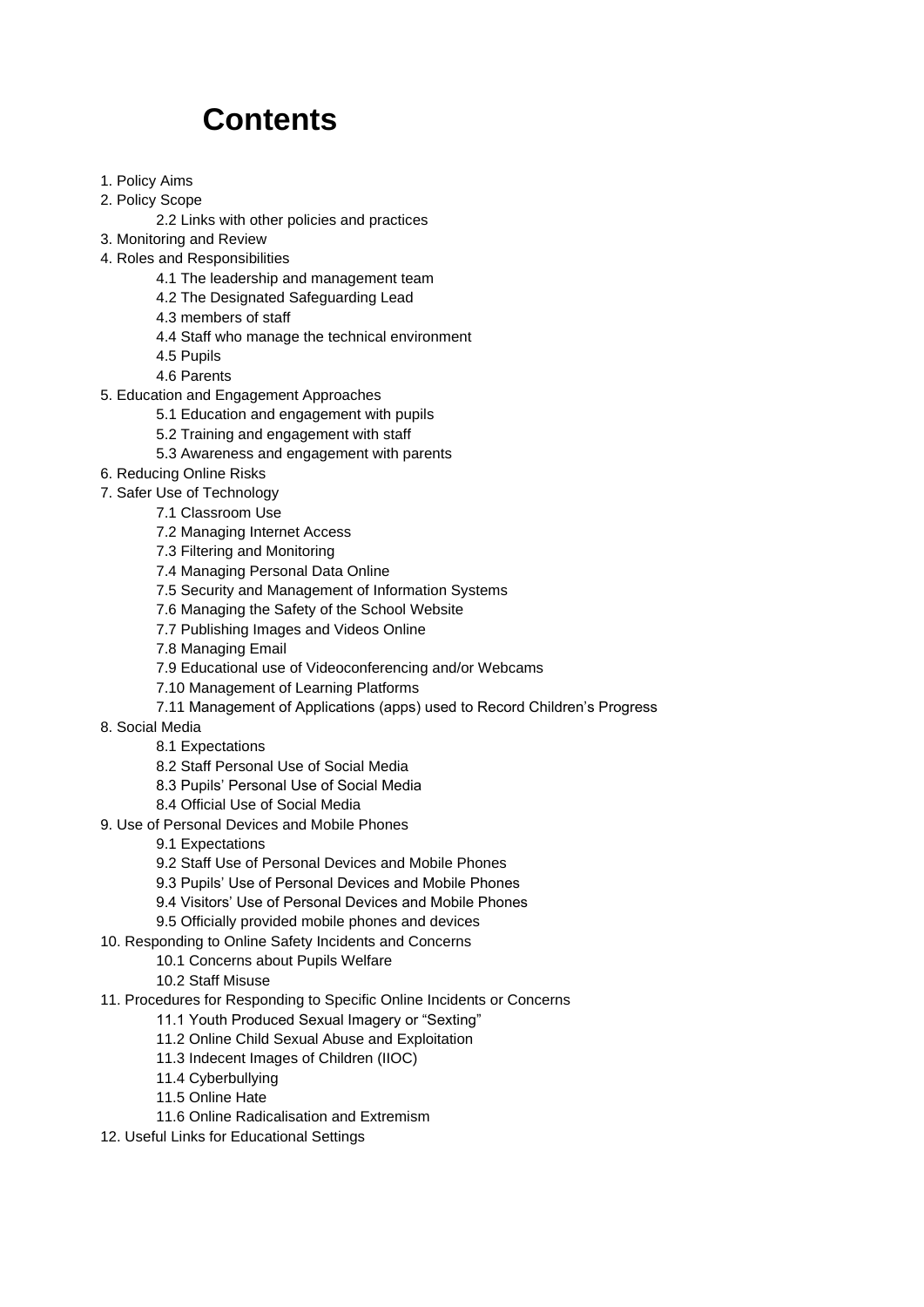## **School Online Safety Policy**

#### **1. Policy Aims**

- This online safety policy has been written by **Northfleet School for Girls** (**NSFG**), involving staff, pupils and parents/carers, building on the Kent County Council (KCC) online safety policy template, with specialist advice and input as required
- It takes into account the DFE statutory guidance ["Keeping Children Safe in Education"](https://www.gov.uk/government/publications/keeping-children-safe-in-education--2) 2016 and the [Kent Safeguarding Children Board](http://www.kscb.org.uk/) procedures
- The purpose of NSFG online safety policy is to:
	- o Safeguard and protect all members of NSFG community online.
	- o Identify approaches to educate and raise awareness of online safety throughout the community
	- o Enable all staff to work safely and responsibly, to role model positive behaviour online and to manage professional standards and practice when using technology
	- o Identify clear procedures to use when responding to online safety concerns
- NSFG identifies that the issues classified within online safety are considerable, but can be broadly categorised into three areas of risk:
	- o **Content:** being exposed to illegal, inappropriate or harmful material
	- o **Contact:** being subjected to harmful online interaction with other users
	- o **Conduct:** personal online behaviour that increases the likelihood of, or causes, harm

## **2. Policy Scope**

- NSFG believes that online safety is an essential part of safeguarding and acknowledges its duty to ensure that all pupils and staff are protected from potential harm online
- NSFG identifies that the internet and associated devices, such as computers, tablets, mobile phones and games consoles, are an important part of everyday life
- NSFG believes that pupils should be empowered to build resilience and to develop strategies to manage and respond to risk online
- This policy applies to all staff including the governing body, teachers, support staff, external contractors, visitors, volunteers and other individuals who work for, or provide services on behalf of the school (collectively referred to as 'staff' in this policy) as well as pupils, parents and carers
- This policy applies to all access to the internet and use of technology, including personal devices, or where pupils, staff or other individuals have been provided with school issued devices for use off-site, such as laptops, tablets or mobile phones

#### **2.2 Links with other policies and practices**

- This policy links with a number of other policies, practices and action plans including:
	- o Anti-bullying policy
	- o NSFG E-Learning Agreement
	- o E-Safety Rules & Mobile Device Use Agreement
	- o Behaviour and discipline policy
	- o Child protection policy
	- o Confidentiality policy
	- o Data security
	- o Image use policy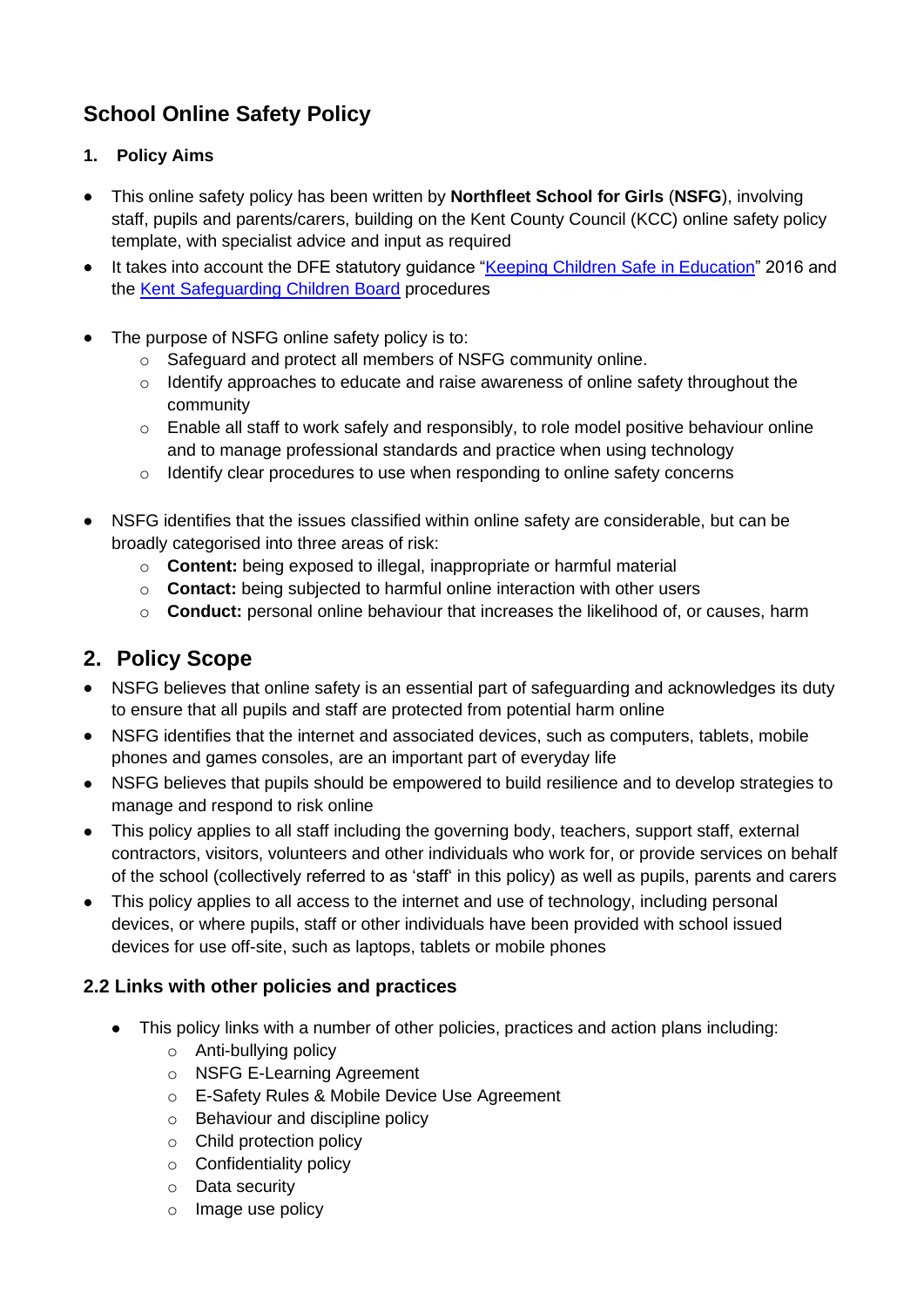## **3. Monitoring and Review**

- NSFG will review this policy at least every 2 years
	- o The policy will also be revised following any national or local policy requirements; any child protection concerns or any changes to the technical infrastructure
- We will ensure that we regularly monitor internet use and evaluate online safety mechanisms to ensure that this policy is consistently applied
- To ensure they have oversight of online safety, the DSL and the Headteacher will be informed of online safety concerns, as appropriate
- The named Governor for safeguarding Clive Brooke q will report on a regular basis to the governing body on online safety incidents, including outcomes
- Any issues identified will be incorporated into the school's action planning

## **4. Roles and Responsibilities**

- The school has appointed Mrs C King, as Designated Safeguarding Lead to be the online safety lead
- NSFG recognises that all members of the community have important roles and responsibilities to play with regards to online safety

#### **4.1 The leadership and management team will:**

- Ensure that online safety is viewed as a safeguarding issue and that practice is in line with national and local recommendations and requirements
- Ensure there are appropriate and up-to-date policies regarding online safety; including a Code of conduct and/or an AUP, which covers acceptable use of technology
- Ensure that suitable and appropriate filtering and monitoring systems are in place
- Work with technical staff to monitor the safety and security of school systems and networks
- Ensure that online safety is embedded within a progressive whole school curriculum, which enables all pupils to develop an age-appropriate understanding of online safety
- Support the Designated Safeguarding Lead by ensuring they have sufficient time and resources to fulfil their online safety responsibilities
- Ensure there are robust reporting channels for the school community to access regarding online safety concerns, including internal, local and national support
- Ensure that appropriate risk assessments are undertaken regarding the safe use of technology. Audit and evaluate online safety practice to identify strengths and areas for improvement

#### **4.2 The Designated Safeguarding Lead (DSL) will:**

- Act as a named point of contact on all online safeguarding issues and liaise with other members of staff or other agencies, as appropriate
- Keep up-to-date with current research, legislation and trends regarding online safety and communicate this with the school community, as appropriate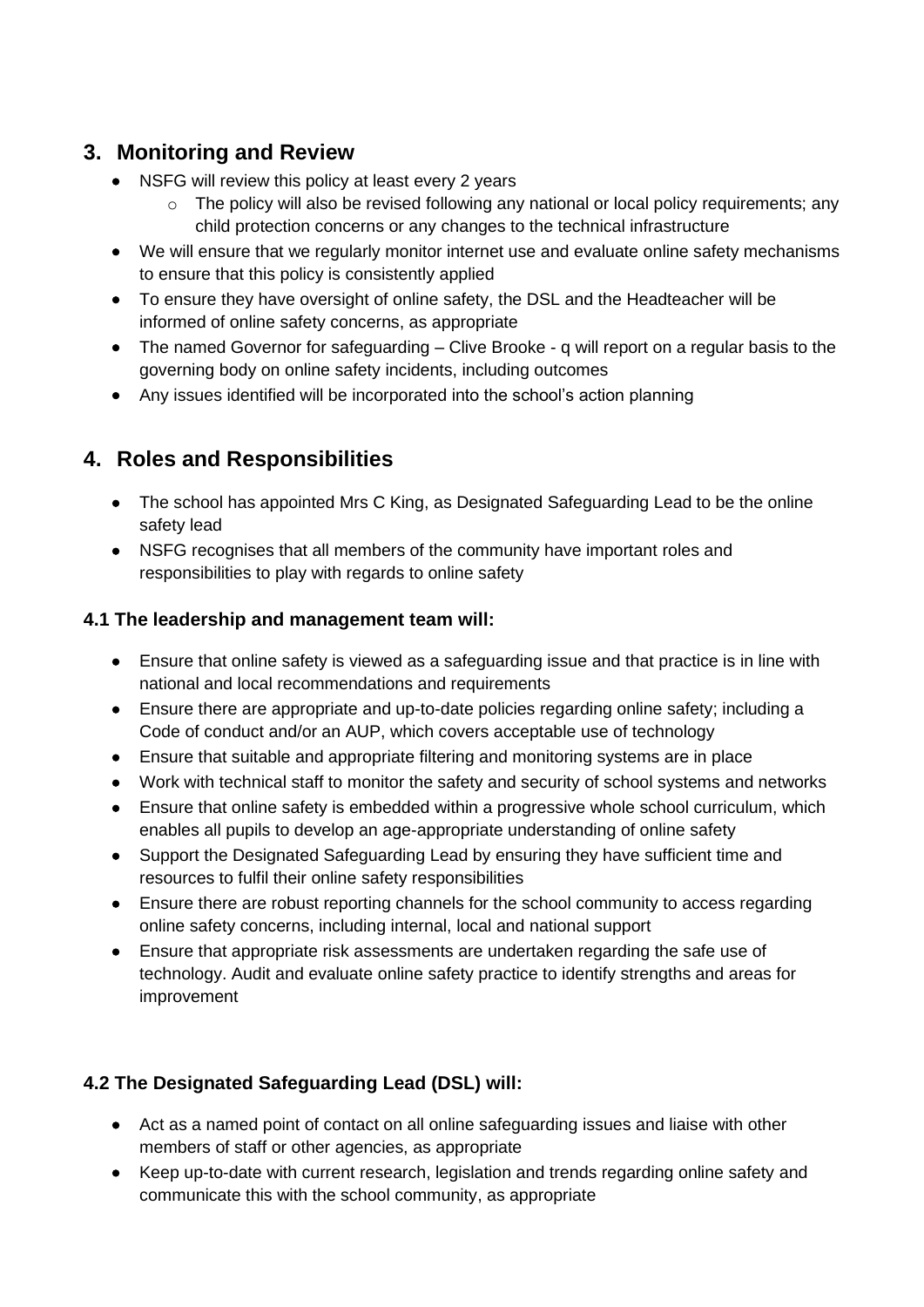- Ensure all members of staff receive regular, up-to-date and appropriate online safety training
- Work with staff to coordinate participation in local and national events to promote positive online behaviour, such as Safer Internet Day
- Ensure that online safety is promoted to parents, carers and the wider community, through a variety of channels and approaches
- Maintain records of online safety concerns, as well as actions taken, as part of the schools safeguarding recording mechanisms
- Monitor online safety incidents to identify gaps and trends, and use this data to update the education response, policies and procedures
- Report online safety concerns, as appropriate, to the management team and Governing Body
- Work with the leadership team to review and update online safety policies on a regular basis (at least annually) with stakeholder input
- Meet annually with the governor with a lead responsibility for safeguarding and at least on a termly basis with the online safety team

#### **4.3 It is the responsibility of all members of staff to:**

- Contribute to the development of online safety policies
- Read and adhere to the online safety policy and AUP's
- Take responsibility for the security of school systems and the data they use, or have access to
- Model good practice when using technology and maintain a professional level of conduct in their personal use of technology, both on and off site
- Embed online safety education in curriculum delivery, wherever possible
- Have an awareness of a range of online safety issues and how they may be experienced by the children in their care
- Identify online safety concerns and take appropriate action by following the school's safeguarding policies and procedures
- Know when and how to escalate online safety issues, including signposting to appropriate support, internally and externally
- Take personal responsibility for professional development in this area

#### **4.4 It is the responsibility of staff managing the technical environment to:**

- Provide technical support and perspective to the DSL and leadership team, especially in the development and implementation of appropriate online safety policies and procedures
- Implement appropriate security measures *(including password policies and encryption)* to ensure that the school's IT infrastructure/system is secure and not open to misuse or malicious attack, whilst allowing learning opportunities to be maximised
- Ensure that the schools filtering policy is applied and updated on a regular basis; responsibility for its implementation is shared with the leadership team
- Report any filtering breaches to the DSL and leadership team, as well as, the school's Internet Service Provider or other services, as appropriate
- Ensure that any safeguarding concerns, identified through monitoring or filtering breaches are reported to the DSL, in accordance with the school's safeguarding procedures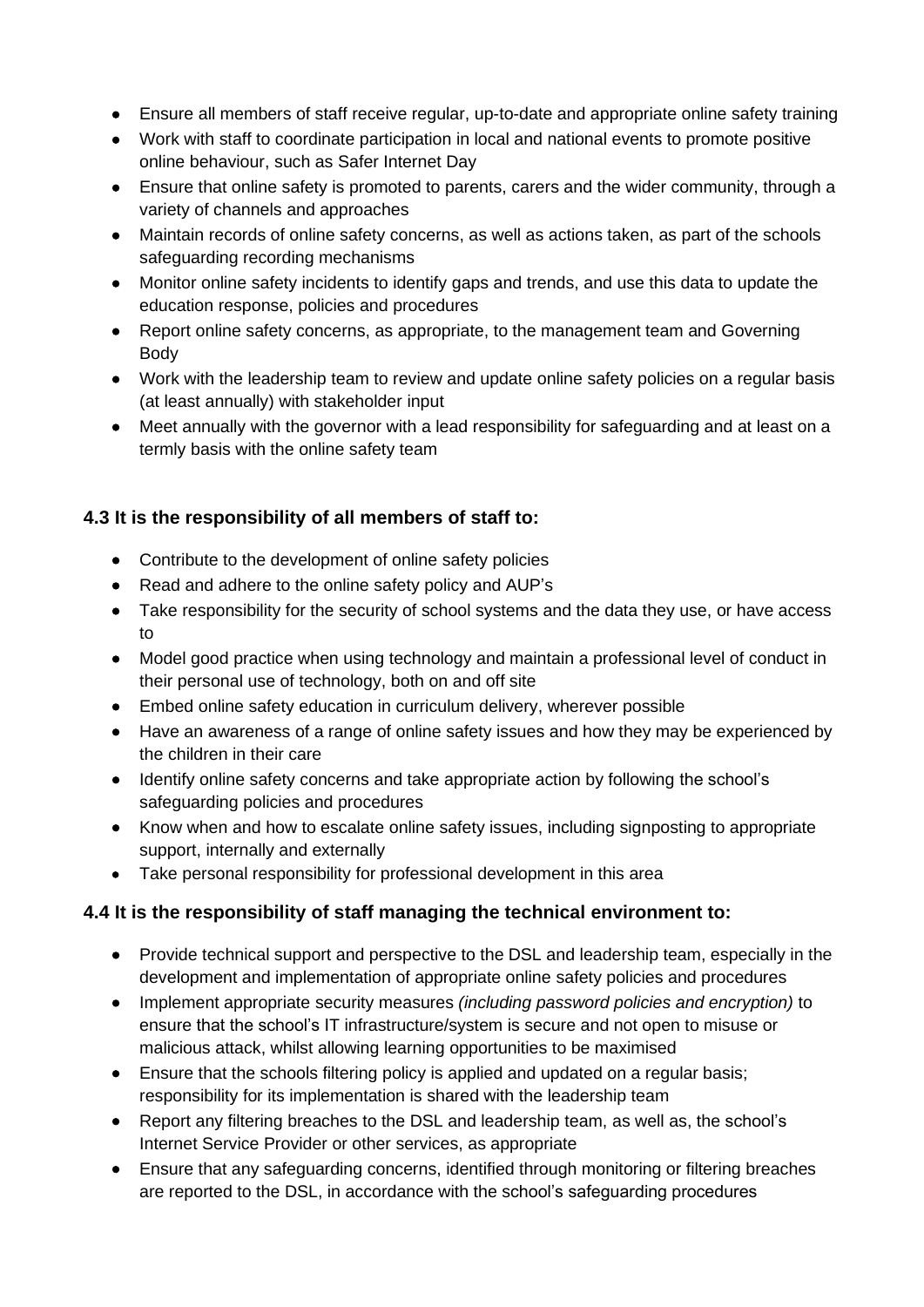#### **4.5 It is the responsibility of pupils (at a level that is appropriate to their individual age, ability and vulnerabilities) to:**

- Engage in age appropriate online safety education opportunities
- Contribute to the development of online safety policies
- Read and adhere to the school AUPs
- Respect the feelings and rights of others both on and offline
- Take responsibility for keeping themselves and others safe online
- Seek help from a trusted adult, if there is a concern online, and support others that may be experiencing online safety issues

#### **4.6 It is the responsibility of parents and carers to:**

- Read the school AUPs and encourage their children to adhere to them
- Support the school in their online safety approaches by discussing online safety issues with their children and reinforce appropriate, safe online behaviours at home
- Role model safe and appropriate use of technology and social media
- Abide by the schools home-school agreement and/or AUPs. Identify changes in behaviour that could indicate that their child is at risk of harm online
- Seek help and support from the school, or other appropriate agencies, if they or their child encounter risk or concerns online
- Contribute to the development of the school online safety policies
- Use school systems, such as learning platforms, and other network resources, safely and appropriately
- Take responsibility for their own awareness in relation to the risks and opportunities posed by new and emerging technologies

## **5. Education and Engagement Approaches**

#### **5.1 Education and engagement with pupils**

- The school will establish and embed a progressive online safety curriculum throughout the whole school, to raise awareness and promote safe and responsible internet use amongst pupils by:
	- o Ensuring education regarding safe and responsible use precedes internet access
	- $\circ$  Including online safety in the PSHE, SRE and Computing programmes of study, covering use both at home school and home
	- o Reinforcing online safety messages whenever technology or the internet is in use.
	- $\circ$  Educating pupils in the effective use of the internet to research; including the skills of knowledge location, retrieval and evaluation
	- o Teaching pupils to be critically aware of the materials they read and shown how to validate information before accepting its accuracy
- The school will support pupils to read and understand the AUP in a way which suits their age and ability by:
	- o Displaying acceptable use posters in all rooms with internet access
	- o Informing pupils that network and internet use will be monitored for safety and security purposes and in accordance with legislation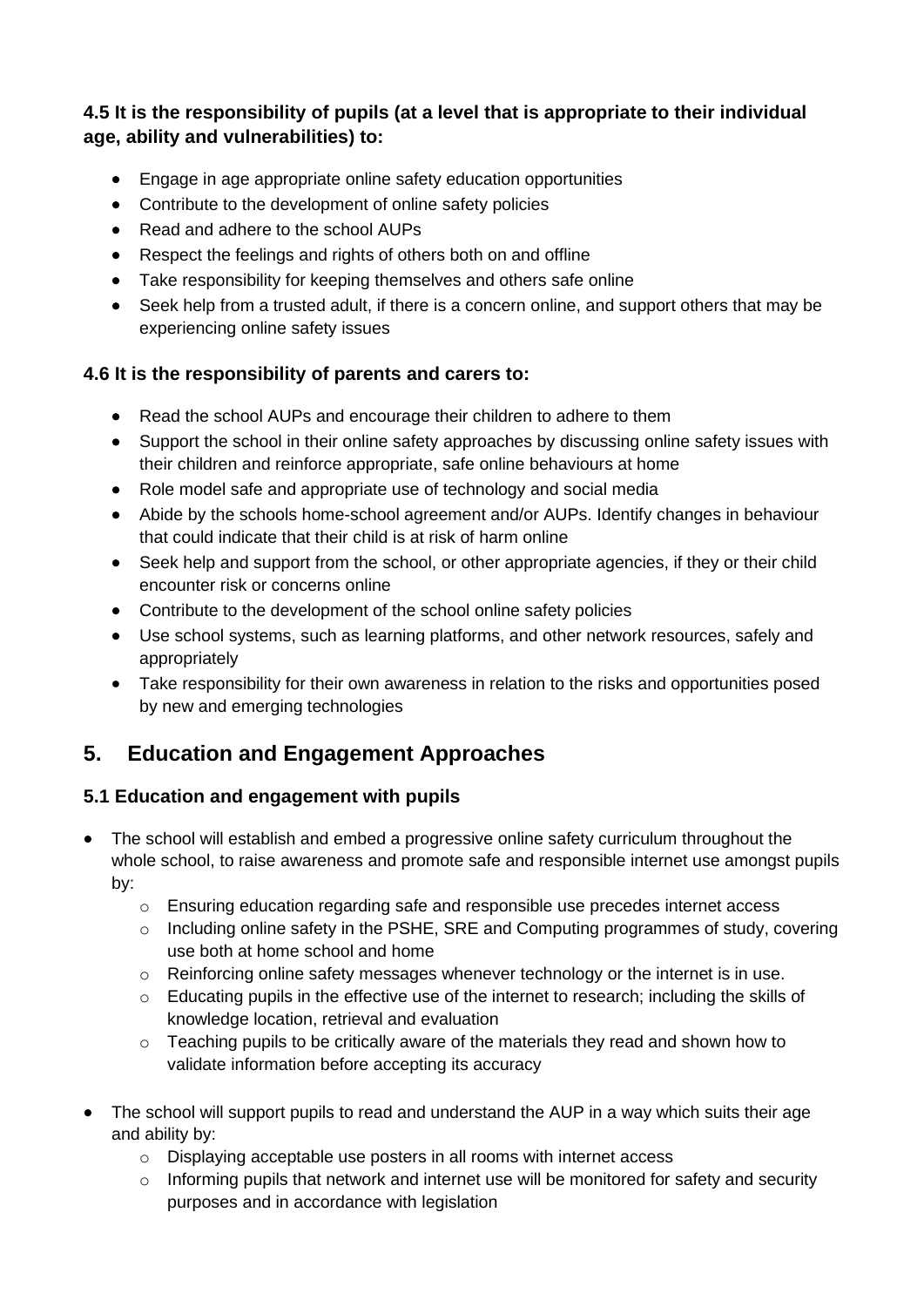- o Rewarding positive use of technology by pupils
- o Implementing appropriate peer education approaches
- $\circ$  Providing online safety education and training as part of the transition programme across the key stages and when moving between establishments
- o Seeking pupil voice when writing and developing school online safety policies and practices, including curriculum development and implementation
- o Using support, such as external visitors, where appropriate, to complement and support the school's internal online safety education approaches

#### **5.1.1 Vulnerable Pupils**

- NSFG is aware that some pupils are considered to be more vulnerable online due to a range of factors. This may include, but is not limited to children in care, children with Special Educational Needs and Disabilities (SEND) or mental health needs, children with English as an additional language (EAL) and children experiencing trauma or loss
- NSFG will ensure that differentiated and ability appropriate online safety education, access and support is provided to vulnerable pupils
- NSFG will seek input from specialist staff as appropriate, including the SENCO, Child in Care Lead

#### **5.2 Training and engagement with staff**

The school will:

- Provide and discuss the online safety policy with all members of staff as part of induction.
- Provide up-to-date and appropriate online safety training for all staff on a regular basis, with at least annual updates:
	- $\circ$  This will cover the potential risks posed to pupils (Content, Contact and Conduct) as well as our professional practice expectations
- Make staff aware that school systems are monitored and activity can be traced to individual users; staff will be reminded to behave professionally and in accordance with school's policies when accessing school systems and devices
- Make staff aware that their online conduct out of school, including personal use of social media, could have an impact on their professional role and reputation within school
- Highlight useful educational resources and tools which staff should use, according to the age and ability of the pupils
- Ensure all members of staff are aware of the procedures to follow regarding online safety concerns affecting pupils, colleagues or other members of the school community

#### **5.3 Awareness and engagement with parents and carers**

- NSFG recognises that parents and carers have an essential role to play in enabling children to become safe and responsible users of the internet and associated technologies.
- The school will build a partnership approach to online safety with parents and carers by:
	- $\circ$  Providing information and quidance on online safety in a variety of formats. This will include offering specific online safety awareness training and highlighting online safety at other events such as parent evenings, transition events, fetes and sports days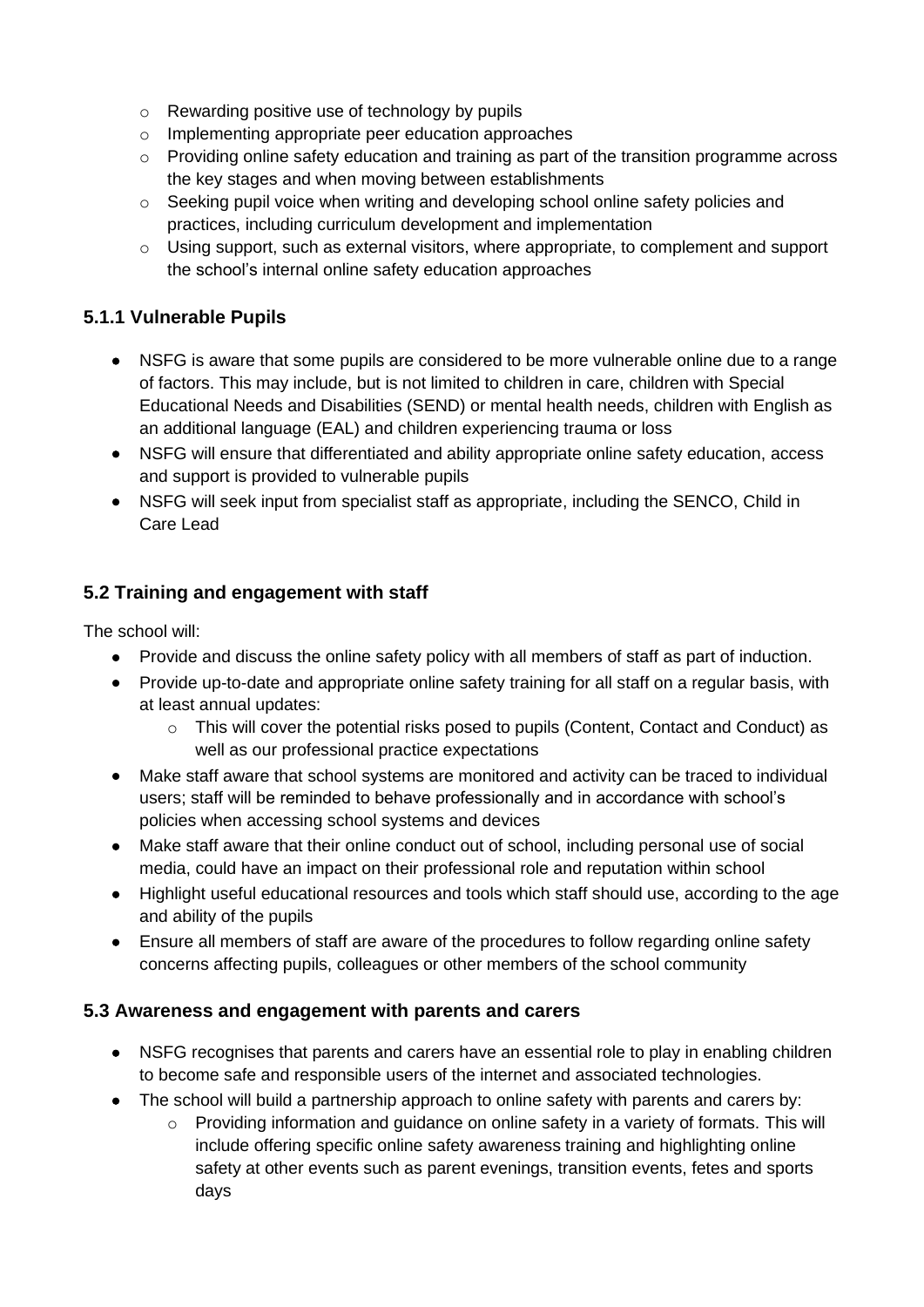- $\circ$  Drawing their attention to the school online safety policy and expectations in newsletters, letters, our prospectus and on our website
- $\circ$  Requesting that they read online safety information as part of joining our school, for example, within our home school agreement
- o Requiring them to read the school AUP and discuss its implications with their children

## **6. Reducing Online Risks**

- NSFG recognises that the internet is a constantly changing environment with new apps, devices, websites and material emerging at a rapid pace. We will:
	- o Regularly review the methods used to identify, assess and minimise online risks.
	- $\circ$  Examine emerging technologies for educational benefit and undertake appropriate risk assessments before use in school is permitted.
	- $\circ$  Ensure that appropriate filtering and monitoring is in place and take all reasonable precautions to ensure that users can only access appropriate material.
	- o Due to the global and connected nature of the internet, it is not possible to guarantee that unsuitable material cannot be accessed via a school computer or device.
- All members of the school community are made aware of the school's expectations regarding safe and appropriate behaviour online and the importance of not posting any content, comments, images or videos which could cause harm, distress or offence to members of the community. This is clearly outlined in the school's AUP and highlighted through a variety of education and training approaches.

## **7. Safer Use of Technology**

#### **7.1 Classroom Use**

- NSFG uses a wide range of technology. This includes access to:
	- $\circ$  Computers, laptops and other digital devices
	- o Internet which may include search engines and educational websites
	- o School learning platform/intranet
	- o Email
	- o Games consoles and other games based technologies
	- o Digital cameras, web cams and video cameras
- All school owned devices will be used in accordance with the school's E-Safety Rules & Mobile Device Use Agreement with appropriate safety and security measures in place
- Members of staff will always evaluate websites, tools and apps fully before use in the classroom or recommending for use at home.
- The school will use age appropriate search tools, following an informed risk assessment, to identify which tool best suits the needs of our community
- The school will ensure that the use of internet-derived materials, by staff and pupils, complies with copyright law and acknowledge the source of information
- Supervision of pupils will be appropriate to their age and ability
	- o **Key Stage 3, 4, 5**
		- Pupils will be appropriately supervised when using technology, according to their ability and understanding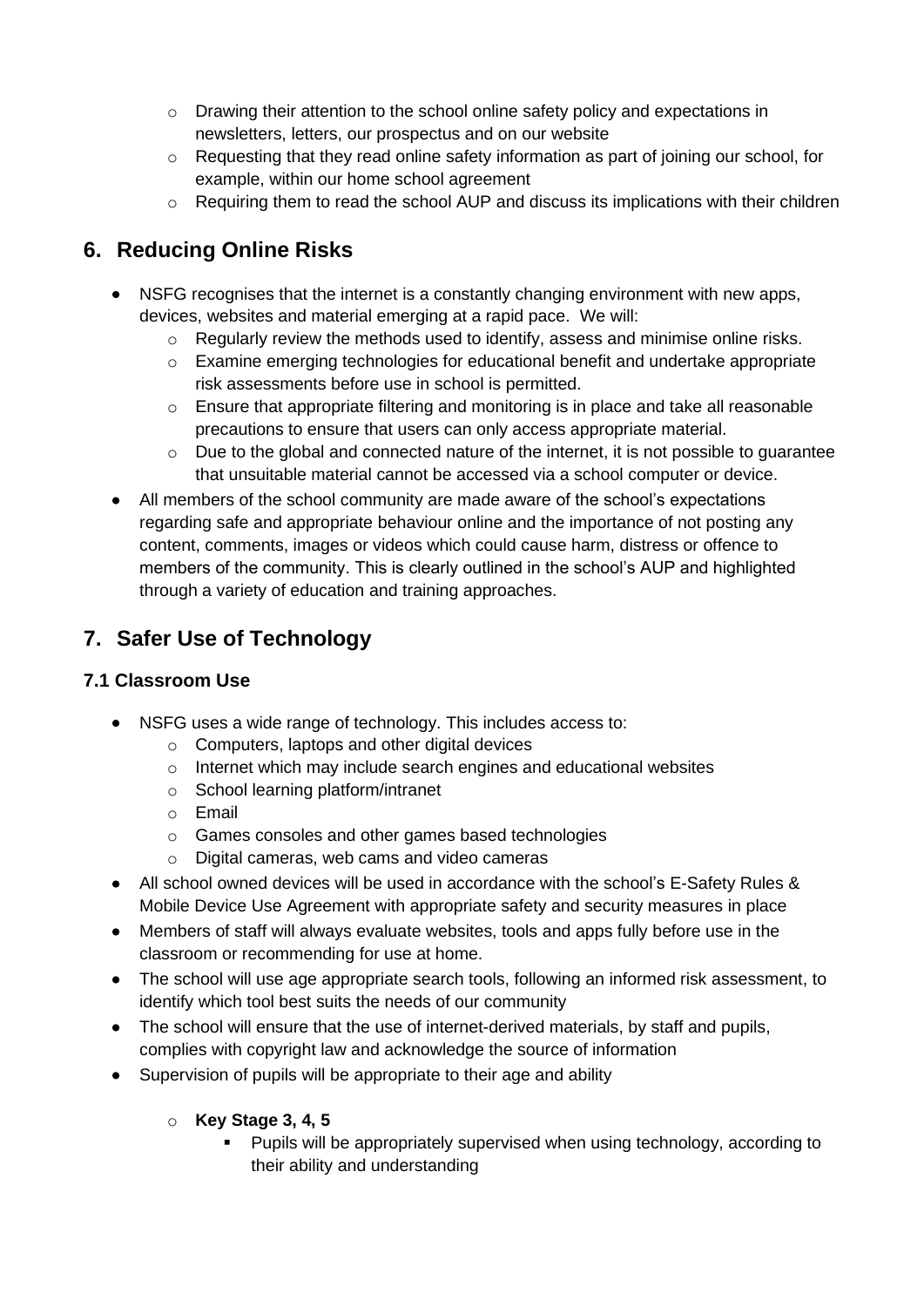#### **7.2 Managing Internet Access**

- The school will maintain a written record of users who are granted access to the school's devices and systems
- All staff will read and sign an AUP before being given access to the school computer system, IT resources or internet
- All pupils will read and sign the schools E-Safety Rules & Mobile Device Use Agreement AUP before being given access to the school computer system, IT resources or internet

#### **7.3 Filtering and Monitoring**

#### **7.3.1 Decision Making**

- NSFG governors and leaders have ensured that the school has age and ability appropriate filtering and monitoring in place, to limit children's exposure to online risks
- The governors and leaders are aware of the need to prevent "over blocking", as that may unreasonably restrict what children can be taught, with regards to online activities and safeguarding
- The school's decision regarding filtering and monitoring has been informed by a risk assessment, taking into account our school's specific needs and circumstances
- Changes to the filtering and monitoring approach will be risk assessed by staff with educational and technical experience and, where appropriate, with consent from the leadership team; all changes to the filtering policy are logged and recorded
- The leadership team will ensure that regular checks are made to ensure that the filtering and monitoring methods are effective and appropriate
- All members of staff are aware that they cannot rely on filtering and monitoring alone to safeguard pupils; effective classroom management and regular education about safe and responsible use is essential

#### **7.3.2 Filtering**

- The school uses educational broadband connectivity through Kent Public Services Network (KPSN)
- The school uses LIghtspeed filtering system which blocks sites which can be categorised as: pornography, racial hatred, extremism, gaming and sites of an illegal nature
	- o The school filtering system blocks all sites on the [Internet Watch Foundation](https://www.iwf.org.uk/) (IWF) list
- The school works with Kent Public Services Network to ensure that our filtering policy is continually reviewed

#### *Dealing with Filtering breaches*

- The school has a clear procedure for reporting filtering breaches:
	- $\circ$  If pupils discover unsuitable sites, they will be required to turn off monitor/screen and report the concern immediate to a member of staff
	- o The member of staff will report the concern (including the URL of the site if possible) to the Designated Safeguarding Lead and/or technical staff
	- o The breach will be recorded and escalated as appropriate
	- o Parents/carers will be informed of filtering breaches involving their child
- Any material that the school believes is illegal will be reported immediately to the appropriate agencies, such as: IWF, Kent Police or CEOP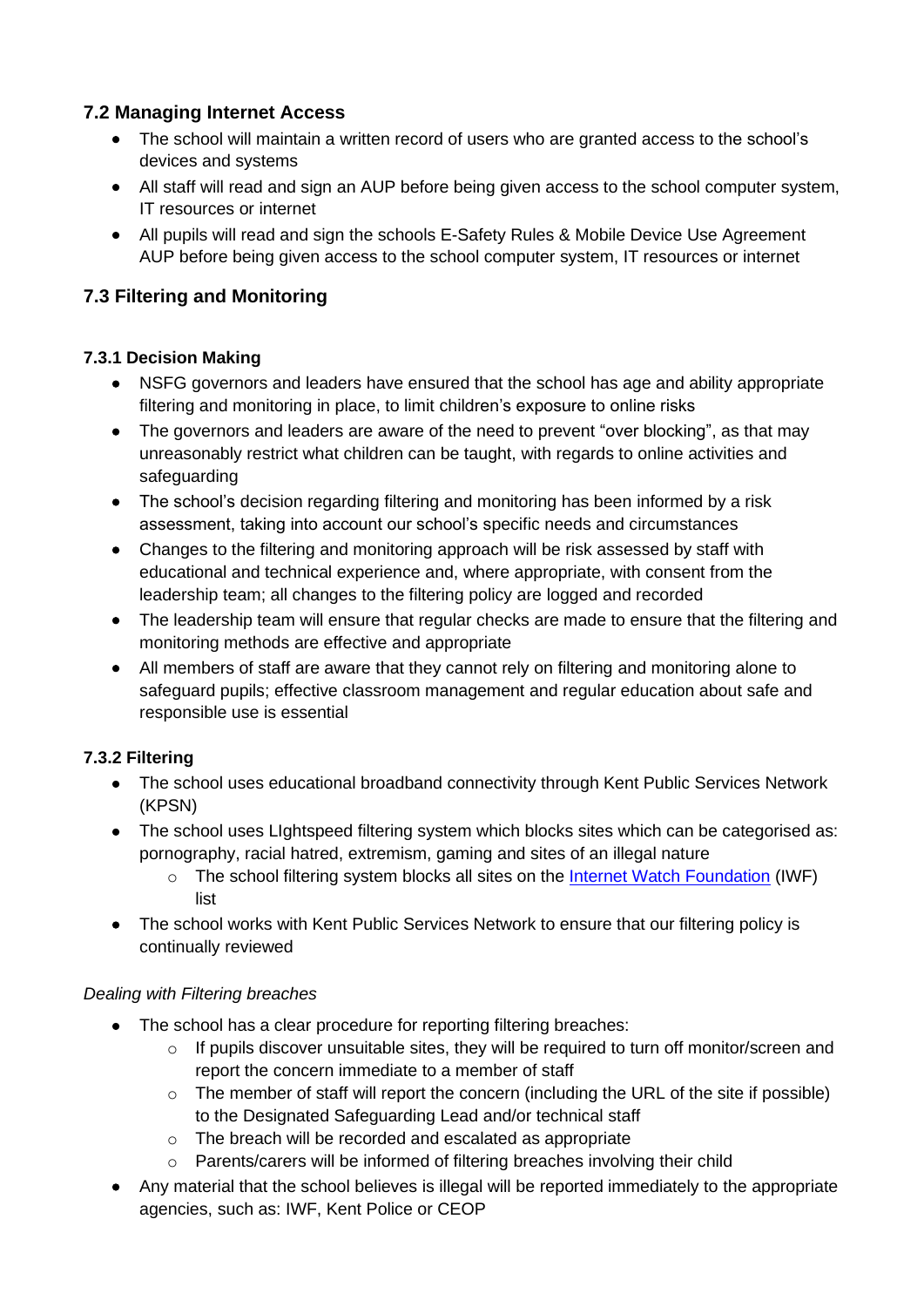#### **7.3.4 Monitoring**

- The school will appropriately monitor internet use on all school owned or provided internet enabled devices within school. This is achieved by:
	- o Physical monitoring (supervision), monitoring internet and web access and/or active/pro-active technology monitoring services such as Lightspeed and Futures Cloud Technologies
- The school has a clear procedure for responding to concerns identified via monitoring approaches
- All users will be informed that use of school systems can be monitored and that all monitoring will be in line with data protection, human rights and privacy legislation

#### **7.4 Managing Personal Data Online**

- Personal data will be recorded, processed, transferred and made available online in accordance with the Data Protection Act 1998:
	- o Full information can be found in the school's information security policy

#### **7.5 Security and Management of Information Systems**

- The school takes appropriate steps to ensure the security of our information systems, including:
	- o Virus protection being updated regularly
	- o Encryption for personal data sent over the Internet or taken off site (such as via portable media storage) or access via appropriate secure remote access systems.
	- o Not using portable media without specific permission; portable media will be checked by an anti-virus /malware scan before use
	- $\circ$  Not downloading unapproved software to work devices or opening unfamiliar email attachments
	- o Regularly checking files held on the school's network,
	- $\circ$  The appropriate use of user logins and passwords to access the school network. **EXECT:** Specific user logins and passwords will be enforced for all
	- o All users are expected to log off or lock their screens/devices if systems are unattended

#### **7.5.1 Password policy**

- All members of staff will have their own unique username and private passwords to access school systems; members of staff are responsible for keeping their password private
- From year 7, all pupils are provided with their own unique username and private passwords to access school systems; pupils are responsible for keeping their password private
- We require all users to:
	- o Use strong passwords for access into our system.
	- $\circ$  Always keep their password private; users must not share it with others or leave it where others can find it.
	- o Not to login as another user at any time.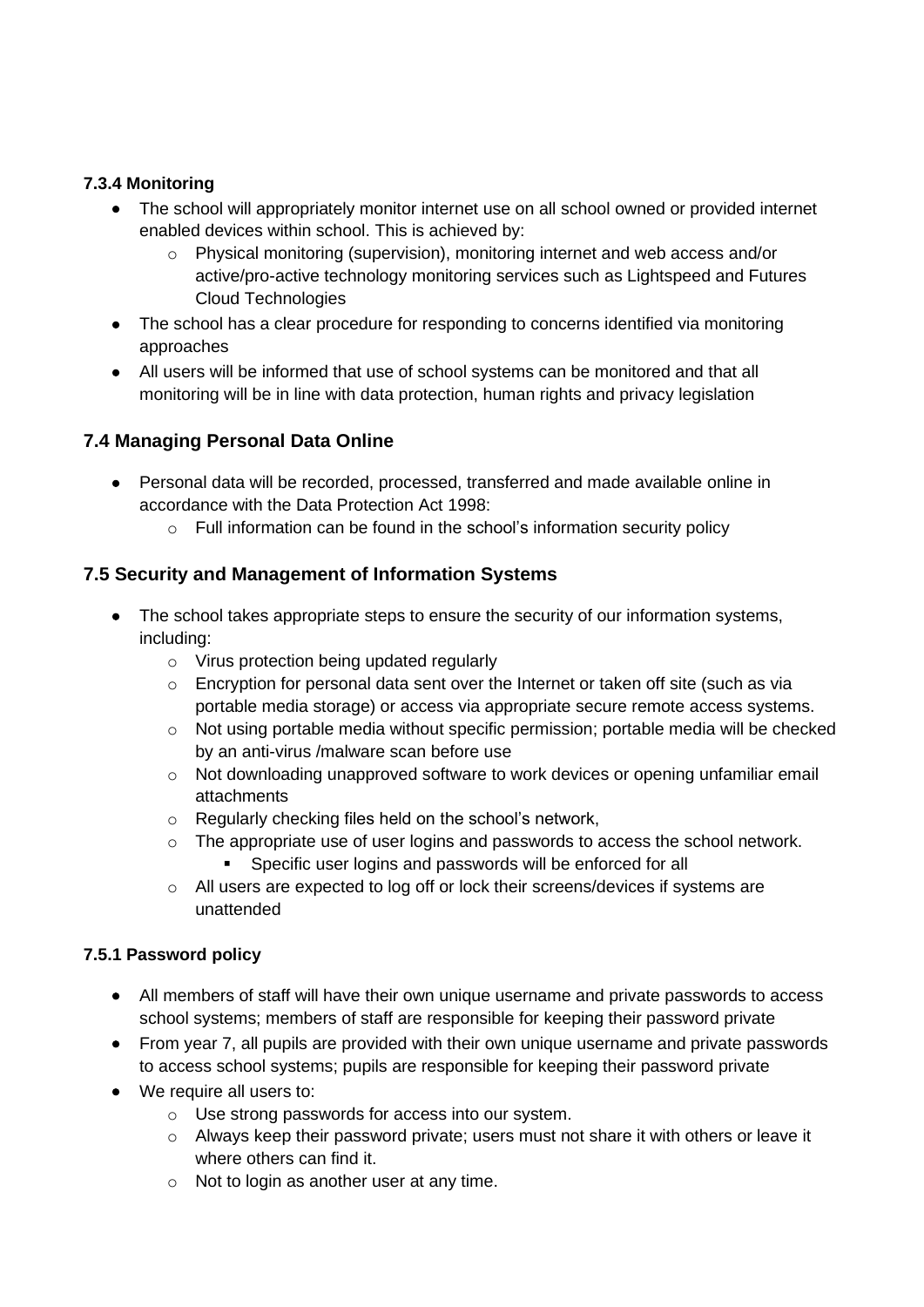#### **7.6 Managing the Safety of the School Website**

- The school will ensure that information posted on our website meets the requirements as identified by the Department for Education (DfE)
- The school will ensure that our website complies with guidelines for publications including: accessibility; data protection; respect for intellectual property rights; privacy policies and copyright
- Staff or pupils' personal information will not be published on our website; the contact details on the website will be the school address, email and telephone number
- The administrator account for the school website will be secured with an appropriately strong password
- The school will post appropriate information about safeguarding, including online safety, on the school website for members of the community

#### **7.7 Publishing Images and Videos Online**

• The school will ensure that all images and videos shared online are used in accordance with the associated polices, including (but not limited to): The Image use policy, Data security, AUPs, Codes of conduct, Social media and Use of personal devices and mobile phones

#### **7.8 Managing Email**

- Access to school email systems will always take place in accordance with Data protection legislation and in line with other school policies, including: Confidentiality, AUPs and Code of conduct:
	- $\circ$  The forwarding of any chain messages/emails is not permitted. Spam or junk mail will be blocked and reported to the email provider
	- $\circ$  Any electronic communication which contains sensitive or personal information will only be sent using secure and encrypted email
	- o School email addresses and other official contact details will not be used for setting up personal social media accounts
- Members of the school community will immediately tell IT support team if they receive offensive communication, and this will be recorded in the school safeguarding files/records.
- Excessive social email use can interfere with teaching and learning and will be restricted; access to external personal email accounts may be blocked in school.
- The school will have a dedicated email for reporting wellbeing and pastoral issues. This inbox will be managed by designated and trained staff.

#### **7.8.1 Staff**

- The use of personal email addresses by staff for any official school business is not permitted:
	- o All members of staff are provided with a specific school email address, to use for all official communication
- Members of staff are encouraged to have an appropriate work life balance when responding to email, especially if communication is taking place between staff and pupils and parents

#### **7.8.2 Pupils**

• Pupils will use school provided email accounts for educational purposes. Whole-class or group email addresses may be used for communication outside of the school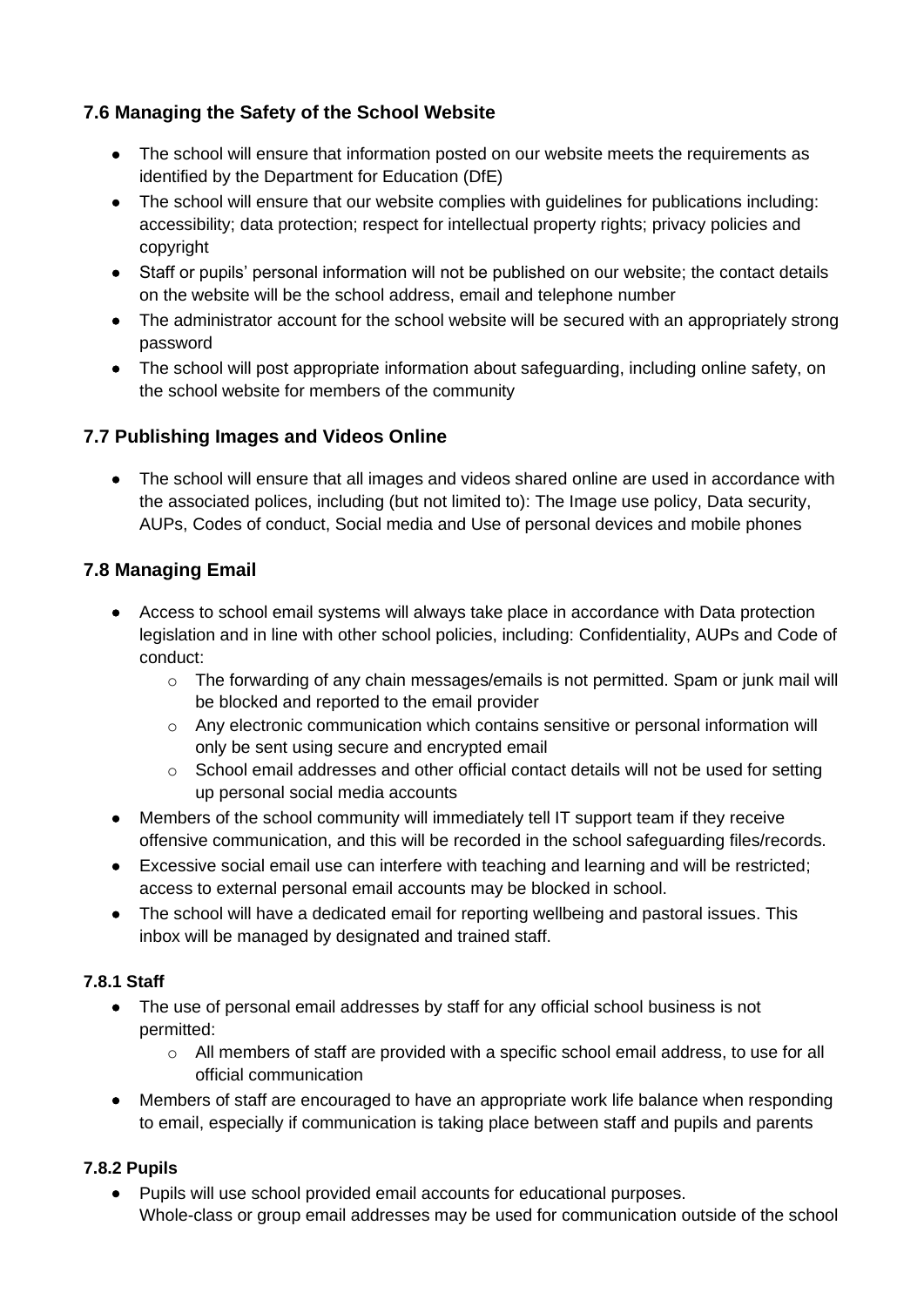#### **7.9 Educational use of Videoconferencing and/or Webcams**

- NSFG recognise that videoconferencing or use of webcams can be a challenging activity but brings a wide range of learning benefits
	- o All videoconferencing or webcam equipment will be switched off when not in use and will not be set to auto-answer
	- $\circ$  Video conferencing equipment connected to the educational broadband network will use the national E.164 numbering system and display their H.323 ID name; external IP addresses will not be made available to other sites
	- o Videoconferencing contact details will not be posted publically
	- o School videoconferencing equipment will not be taken off school premises without prior permission from the DSL
	- o Staff will ensure that external videoconferencing opportunities and/or tools are suitably risk assessed and will ensure that accounts and systems used to access these events are safe and secure
	- $\circ$  Video conferencing equipment and webcams will be kept securely and, if necessary, locked away or disabled when not in use

#### **7.9.1 Users**

- Parents and carers consent will be obtained prior to pupils taking part in videoconferencing activities
- Pupils will ask permission from a teacher before making or answering a videoconference call or message
- Videoconferencing will be supervised appropriately, according to the pupils' age and ability
- Video conferencing will take place via official and approved communication channels following a robust risk assessment
- Only key administrators will be given access to videoconferencing administration areas or remote control pages
- The unique log on and password details for the videoconferencing services will only be issued to members of staff and should be kept securely, to prevent unauthorised access

#### **7.9.2 Content**

- When recording a videoconference lesson, it should be made clear to all parties at the start of the conference and written permission will be obtained from all participants; the reason for the recording must be given and recorded material will be stored securely
- If third party materials are included, the school will check that recording is permitted to avoid infringing the third party intellectual property rights
- The school will establish dialogue with other conference participants before taking part in a videoconference; if it is a non-school site, staff will check that the material they are delivering is appropriate for the class

#### **7.10 Management of Learning Platforms**

- NSFG uses Google Classroom as its official learning platform
- Leaders and staff will regularly monitor the usage of the Learning Platform (LP) in all areas, in particular, message and communication tools and publishing facilities
- Only current members of staff, pupils and parents will have access to the LP
- When staff and/or pupils' leave the school, their account or rights to specific school areas will be disabled or transferred to their new establishment.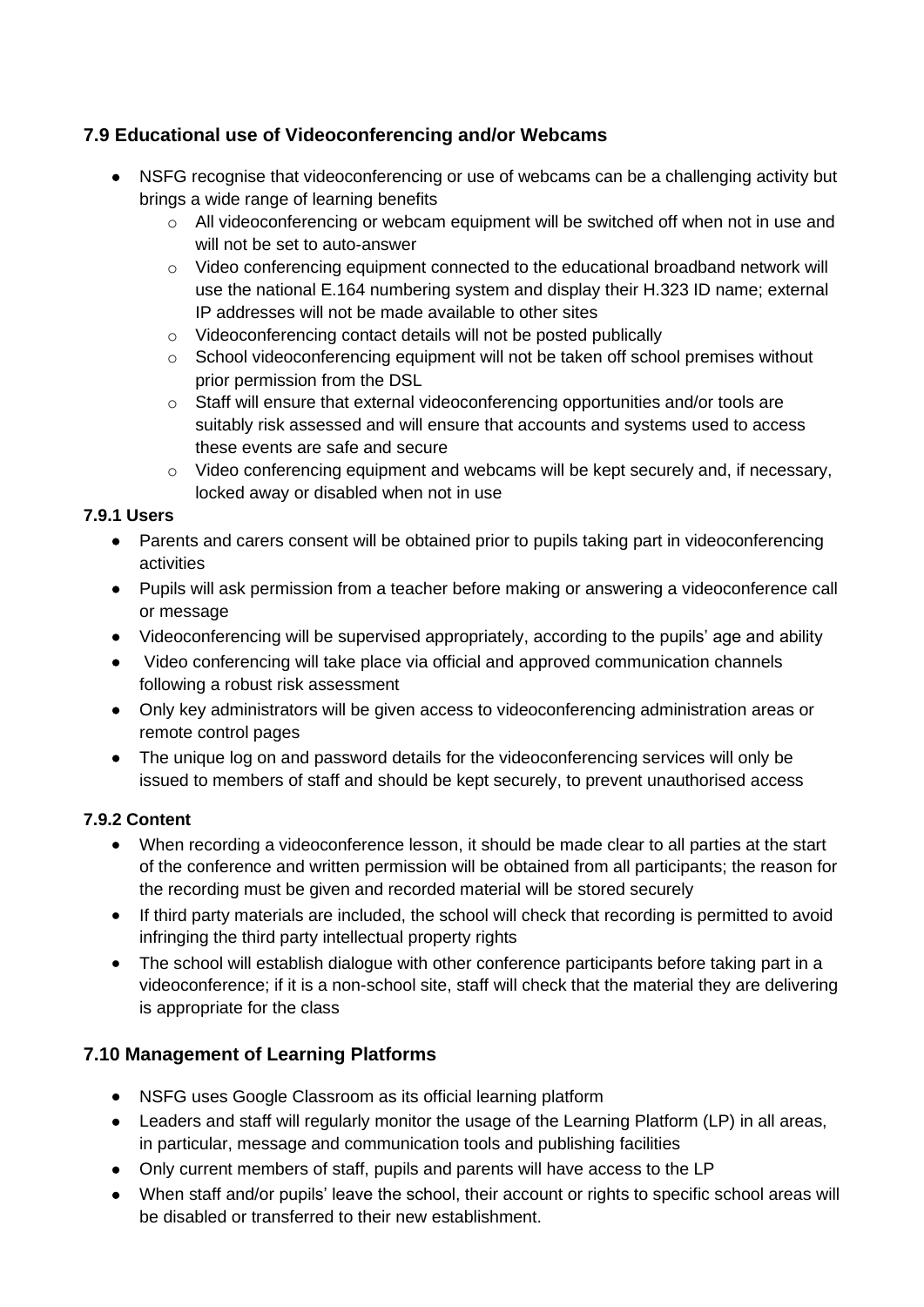- Pupils and staff will be advised about acceptable conduct and use when using the LP
- All users will be mindful of copyright and will only upload appropriate content onto the LP
- Any concerns about content on the LP will be recorded and dealt with in the following ways:
	- o The user will be asked to remove any material deemed to be inappropriate or offensive.
	- $\circ$  If the user does not comply, the material will be removed by the site administrator.
	- o Access to the LP for the user may be suspended
	- $\circ$  The user will need to discuss the issues with a member of leadership before reinstatement. e) A pupil's parent/carer may be informed
	- o If the content is considered to be illegal, then the school will respond in line with existing child protection procedures
- Pupils may require editorial approval from a member of staff. This may be given to the pupil to fulfil a specific aim and may have a limited time frame
- A visitor may be invited onto the LP by a member of the leadership; in this instance, there may be an agreed focus or a limited time slot

#### **7.11 Management of Applications (apps) used to Record Children's Progress**

- The school uses SIMS to track pupils progress and share appropriate information with parents and carers
- The Headteacher is ultimately responsible for the security of any data or images held of children. As such, they will ensure that the use of tracking systems is appropriately risk assessed prior to use, and that they are used in accordance with data protection legislation
- In order to safeguard pupil's data:
	- o Only school issued devices will be used for apps that record and store children's personal details, attainment or photographs
	- $\circ$  Personal staff mobile phones or devices will not be used to access or upload content to any apps which record and store children's personal details, attainment or images
	- o School devices will be appropriately encrypted if taken off site, to reduce the risk of a data security breach, in the event of loss or theft
	- o All users will be advised regarding safety measures, such as using strong passwords and logging out of systems
	- o Parents and carers will be informed of the expectations regarding safe and appropriate use, prior to being given access; for example, not sharing passwords or images

## **8. Social Media**

#### **8.1 Expectations**

- The expectations' regarding safe and responsible use of social media applies to all members of NSFG community
- The term social media may include (but is not limited to): blogs; wikis; social networking sites; forums; bulletin boards; online gaming; apps; video/photo sharing sites; chatrooms and instant messenger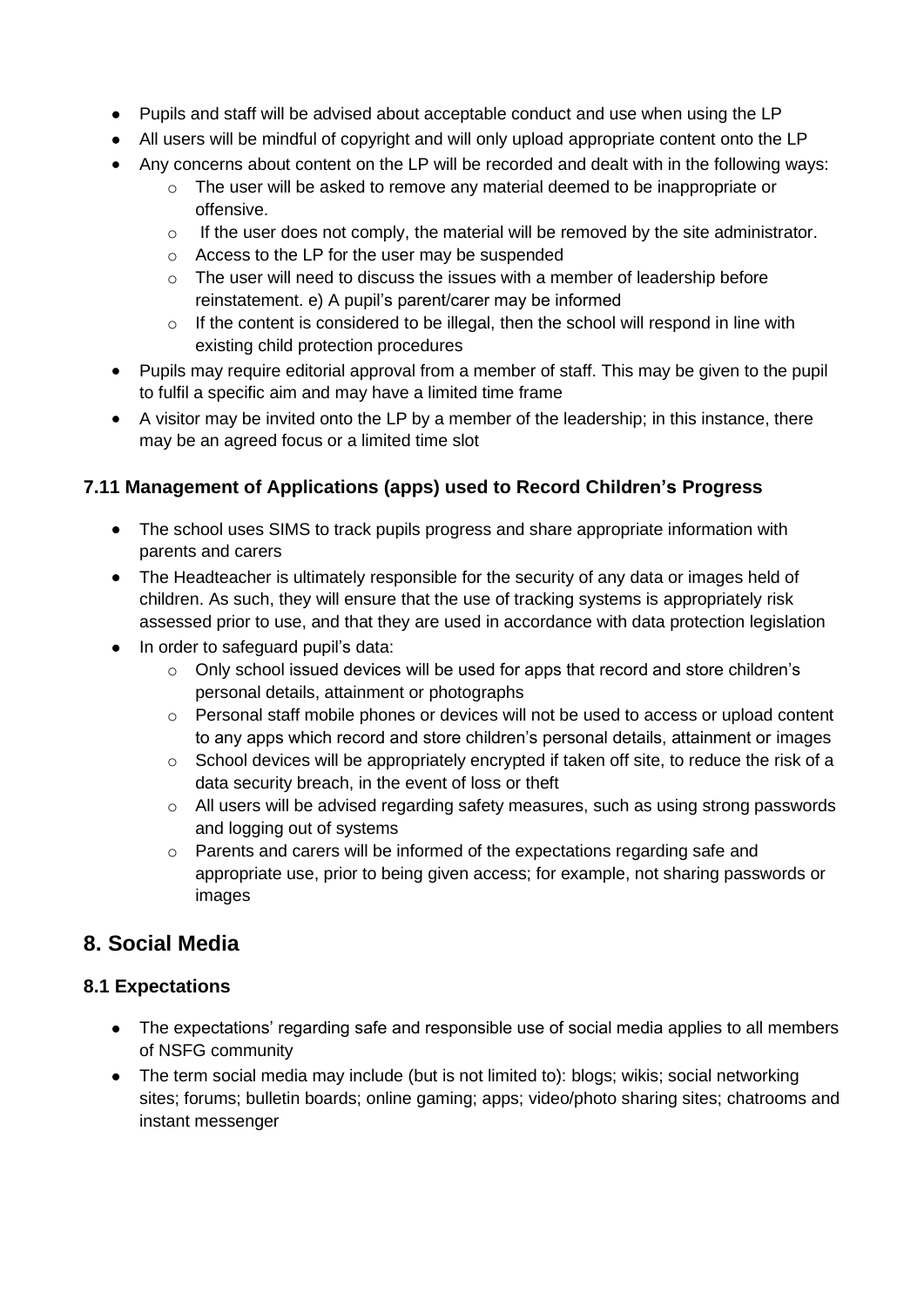- All members of NSFG community are expected to engage in social media in a positive, safe and responsible manner, at all times:
	- o All members of NSFG community are advised not to publish specific and detailed private thoughts, concerns, pictures or messages on any social media services, especially content that may be considered threatening, hurtful or defamatory to others.
- The school will control pupil and staff access to social media whilst using school provided devices and systems on site:
	- o The appropriate use of social media during school hours for personal or school use is permitted
	- $\circ$  Inappropriate or excessive use of social media during school/work hours or whilst using school devices may result in disciplinary or legal action and/or removal of internet facilities
- Concerns regarding the online conduct of any member of NSFG community on social media, should be reported to the school and will be managed in accordance with our Anti-bullying, Allegations against staff, Behaviour and Child protection policies

#### **8.2 Staff Personal Use of Social Media**

- The safe and responsible use of social networking, social media and personal publishing sites will be discussed with all members of staff as part of staff induction and will be revisited and communicated via regular staff training opportunities
- Safe and professional behaviour will be outlined for all members of staff (including volunteers) as part of the school Code of conduct within the AUP

#### *Reputation*

- All members of staff are advised that their online conduct on social media can have an impact on their role and reputation within school. Civil, legal or disciplinary action may be taken if they are found to bring the profession or institution into disrepute, or if something is felt to have undermined confidence in their professional abilities
- All members of staff are advised to safeguard themselves and their privacy when using social media sites. Advice will be provided to staff via staff training and by sharing appropriate guidance and resources on a regular basis. This will include (but is not limited to):
	- o Setting the privacy levels of their personal sites as strictly as they can.
	- o Being aware of location sharing services
	- o Opting out of public listings on social networking sites
	- o Logging out of accounts after use
	- o Keeping passwords safe and confidential
	- $\circ$  Ensuring staff do not represent their personal views as that of the school
- Members of staff are encouraged not to identify themselves as employees of NSFG on their personal social networking accounts. This is to prevent information on these sites from being linked with the school and also to safeguard the privacy of staff members
- All members of staff are encouraged to carefully consider the information, including text and images, they share and post online and to ensure that their social media use is compatible with their professional role and is in accordance with schools policies and the wider professional and legal framework: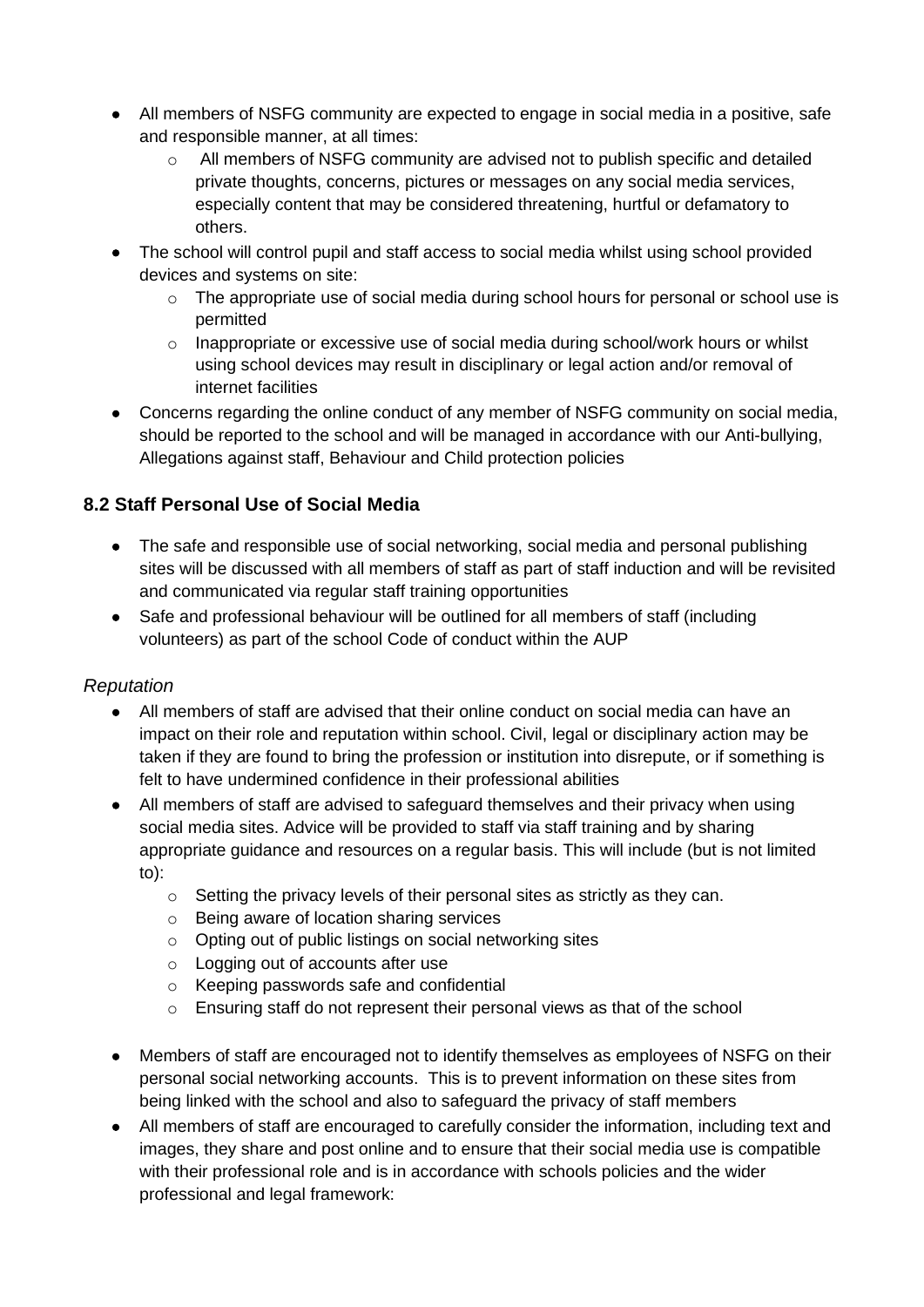- $\circ$  Information and content that staff members have access to as part of their employment, including photos and personal information about pupils and their family members or colleagues will not be shared or discussed on social media sites.
- Members of staff will notify the Leadership Team immediately if they consider that any content shared on social media sites conflicts with their role in the school
- All members of staff are advised not to communicate with or add as 'friends' any current or past pupils or current or past pupils' family members via any personal social media sites, applications or profiles:
	- $\circ$  Any pre-existing relationships or exceptions that may compromise this will be discussed with Designated Safeguarding Lead and/or the Headteacher
	- o If ongoing contact with pupils is required once they have left the school roll, members of staff will be expected to use existing alumni networks or use official school provided communication tools
- Staff will not use personal social media accounts to make contact with pupils or parents, nor should any contact be accepted, except in circumstance whereby prior approval has been given by the Headteacher
- Any communication from pupils and parents received on personal social media accounts will be reported to the schools Designated Safeguarding Lead

#### **8.3 Pupils' Personal Use of Social Media**

- Safe and appropriate use of social media will be taught to pupils as part of an embedded and progressive education approach, via age appropriate sites and resources
- The school is aware that many popular social media sites state that they are not for children under the age of 13, therefore the school will not create accounts specifically for children under this age
- Any concerns regarding pupils' use of social media, both at home and at school, will be dealt with in accordance with existing school policies including anti-bullying and behaviour. Concerns will also be raised with parents/carers as appropriate, particularly when concerning underage use of social media sites or tools
- Pupils will be advised:
	- o To consider the benefits and risks of sharing personal details on social media sites which could identify them and/or their location. Examples would include real/full name, address, mobile or landline phone numbers, school attended, other social media contact details, email addresses, full names of friends/family, specific interests and clubs
	- $\circ$  To only approve and invite known friends on social media sites and to deny access to others by making profiles private/protected.
	- $\circ$  Not to meet any online friends without a parent/carer or other responsible adult's permission and only when a trusted adult is present
	- o To use safe passwords
	- o To use social media sites which are appropriate for their age and abilities.
	- o How to block and report unwanted communications and report concerns both within school and externally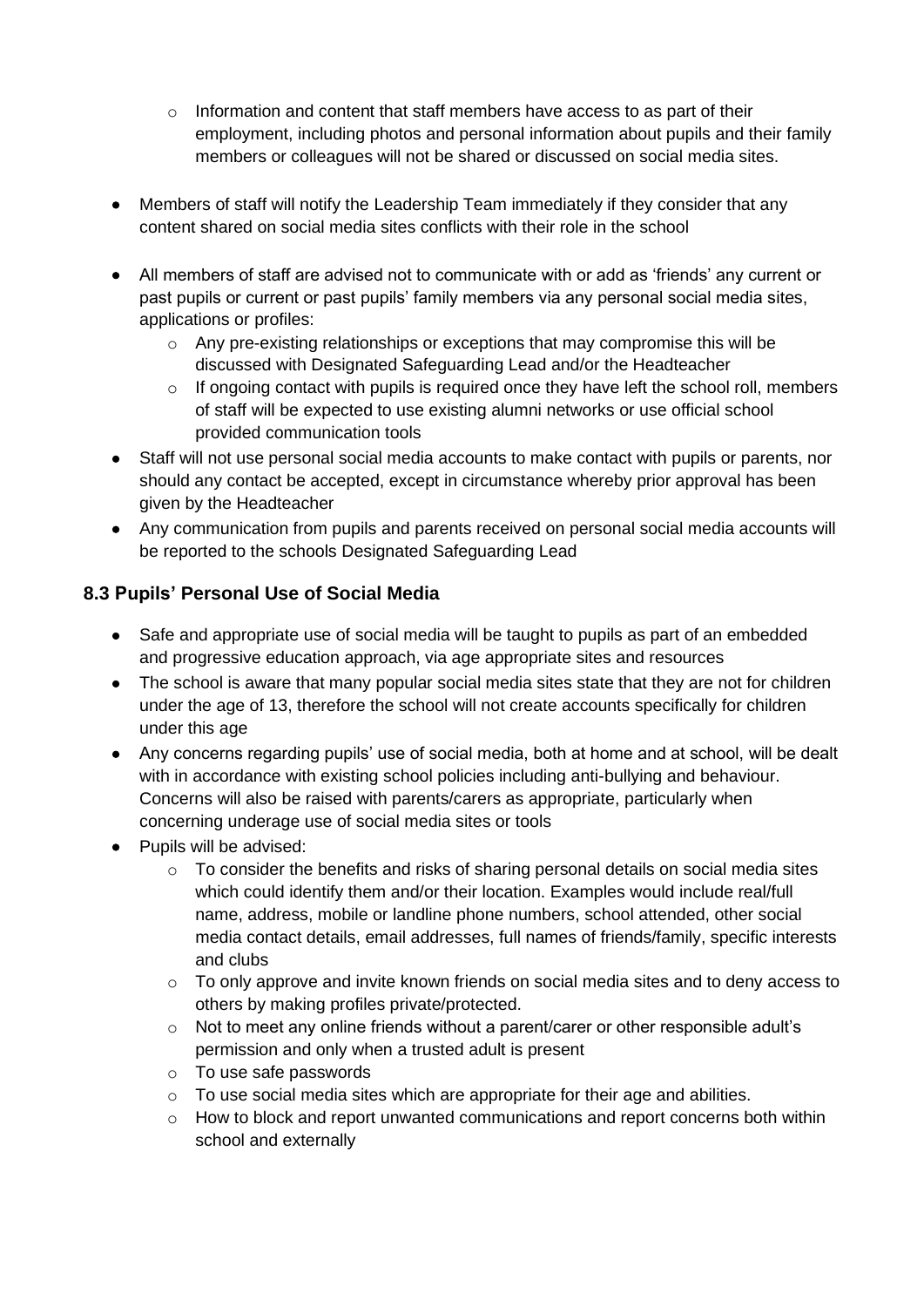#### **8.4 Official Use of Social Media**

- NSFG official social media channels are:
	- o Facebook, Instagram, YouTube and Twitter
- The official use of social media sites, by the school, only takes place with clear educational or community engagement objectives, with specific intended outcomes:
	- $\circ$  The official use of social media as a communication tool has been formally risk assessed and approved by the Headteacher
	- $\circ$  Leadership staff have access to account information and login details for the social media channels, in case of emergency, such as staff absence
- Official school social media channels have been set up as distinct and dedicated social media sites or accounts for educational or engagement purposes only:
	- o Staff use school provided email addresses to register for and manage any official school social media channels
	- $\circ$  Official social media sites are suitably protected and, where possible, run and integrate with the school website
	- o Public communications on behalf of the school will, where appropriate and possible, be read and agreed by at least one other colleague
- Official social media use will be conducted in line with existing policies, including: Antibullying, Image use, Data protection, Confidentiality and Child protection:
	- o All communication on official social media platforms will be clear, transparent and open to scrutiny.
- Parents, carers and pupils will be informed of any official social media use, along with expectations for safe use and action taken to safeguard the community:
	- $\circ$  Social media tools which have been risk assessed and approved as suitable for educational purposes will be used
	- $\circ$  Any official social media activity involving pupils will be moderated by the school
- Parents and carers will be informed of any official social media use with pupils and written parental consent will be obtained, as required
- The school will ensure that any official social media use does not exclude members of the community who are unable or unwilling to use social media channels

#### *Staff expectations*

- Members of staff who follow and/or like the school social media channels will be advised to use dedicated professionals accounts, where possible, to avoid blurring professional boundaries
- If members of staff are participating in online social media activity as part of their capacity as an employee of the school, they will:
	- o Sign the school's Social media acceptable use policy.
	- $\circ$  Be professional at all times and aware that they are an ambassador for the school
	- $\circ$  Disclose their official role and/or position, but make it clear that they do not necessarily speak on behalf of the school
	- $\circ$  Be responsible, credible, fair and honest at all times and consider how the information being published could be perceived or shared
	- o Always act within the legal frameworks they would adhere to within the workplace, including: Libel, Defamation, Confidentiality, Copyright, Data protection and Equalities laws
	- $\circ$  Ensure that they have appropriate written consent before posting images on the official social media channel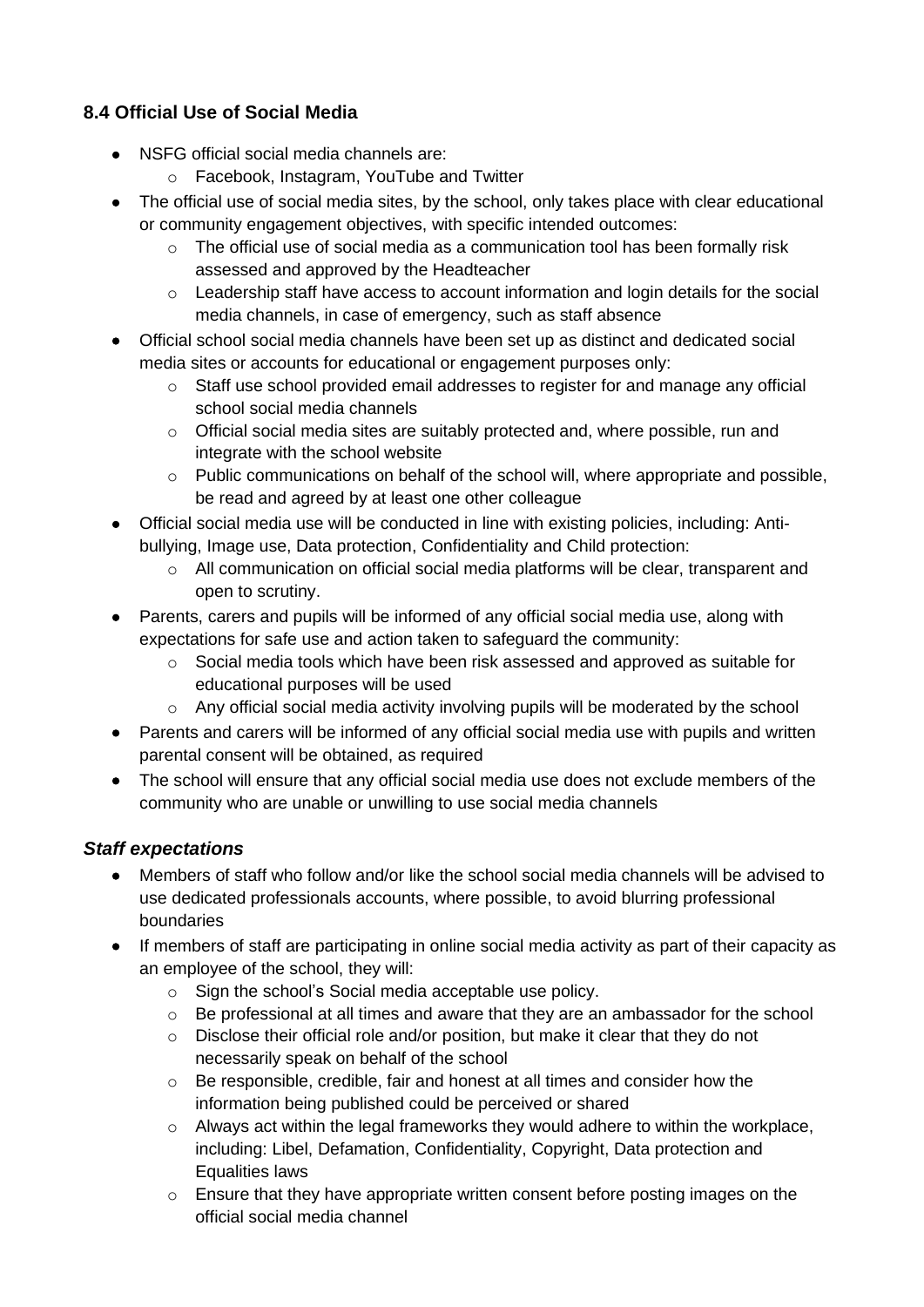- $\circ$  Not disclose information, make commitments or engage in activities on behalf of the school unless they are authorised to do so
- o Not engage with any direct or private messaging with current, or past, pupils, parents and carers
- o Inform their line manager, the Designated Safeguarding Lead and/or the Headteacher of any concerns, such as criticism, inappropriate content or contact from pupils

## **9. Use of Personal Devices and Mobile Phones**

• NSFG recognises that personal communication through mobile technologies is an accepted part of everyday life for pupils, staff and parents/carers, but technologies need to be used safely and appropriately within school

#### **9.1 Expectations**

- All use of personal devices and mobile phones will take place in accordance with the law and other appropriate school policies, including, but not limited to: Anti-bullying, Behaviour and Child protection
- Electronic devices of any kind that are brought onto site are the responsibility of the user at all times:
	- o All members of NSFG community are advised to take steps to protect their mobile phones or devices from loss, theft or damage; the school accepts no responsibility for the loss, theft or damage of such items on school premises
	- o All members of NSFG community are advised to use passwords/pin numbers to ensure that unauthorised calls or actions cannot be made on their phones or devices; passwords and pin numbers should be kept confidential and mobile phones and personal devices should not be shared
- Mobile phones and personal devices are not permitted to be used in specific areas within the school site such as changing rooms and toilets
- The sending of abusive or inappropriate messages/ content via mobile phones or personal devices is forbidden by any member of the community; any breaches will be dealt with as part of our Behaviour policy
- All members of NSFG community are advised to ensure that their mobile phones and personal devices do not contain any content which may be considered to be offensive, derogatory or would otherwise contravene the school Behaviour or Child protection policies

#### **9.2 Staff Use of Personal Devices and Mobile Phones**

- Members of staff will ensure that use of personal phones and devices takes place in accordance with the law, as well as, relevant school policy and procedures, such as: Confidentiality, Child protection, Data security and Acceptable use
- Staff will be advised to:
	- o Keep mobile phones and personal devices in a safe and secure place during lesson time
	- $\circ$  Keep mobile phones and personal devices switched off or switched to 'silent' mode during lesson times
	- $\circ$  Ensure that Bluetooth or other forms of communication (such as 'airdrop') are hidden or disabled during lesson times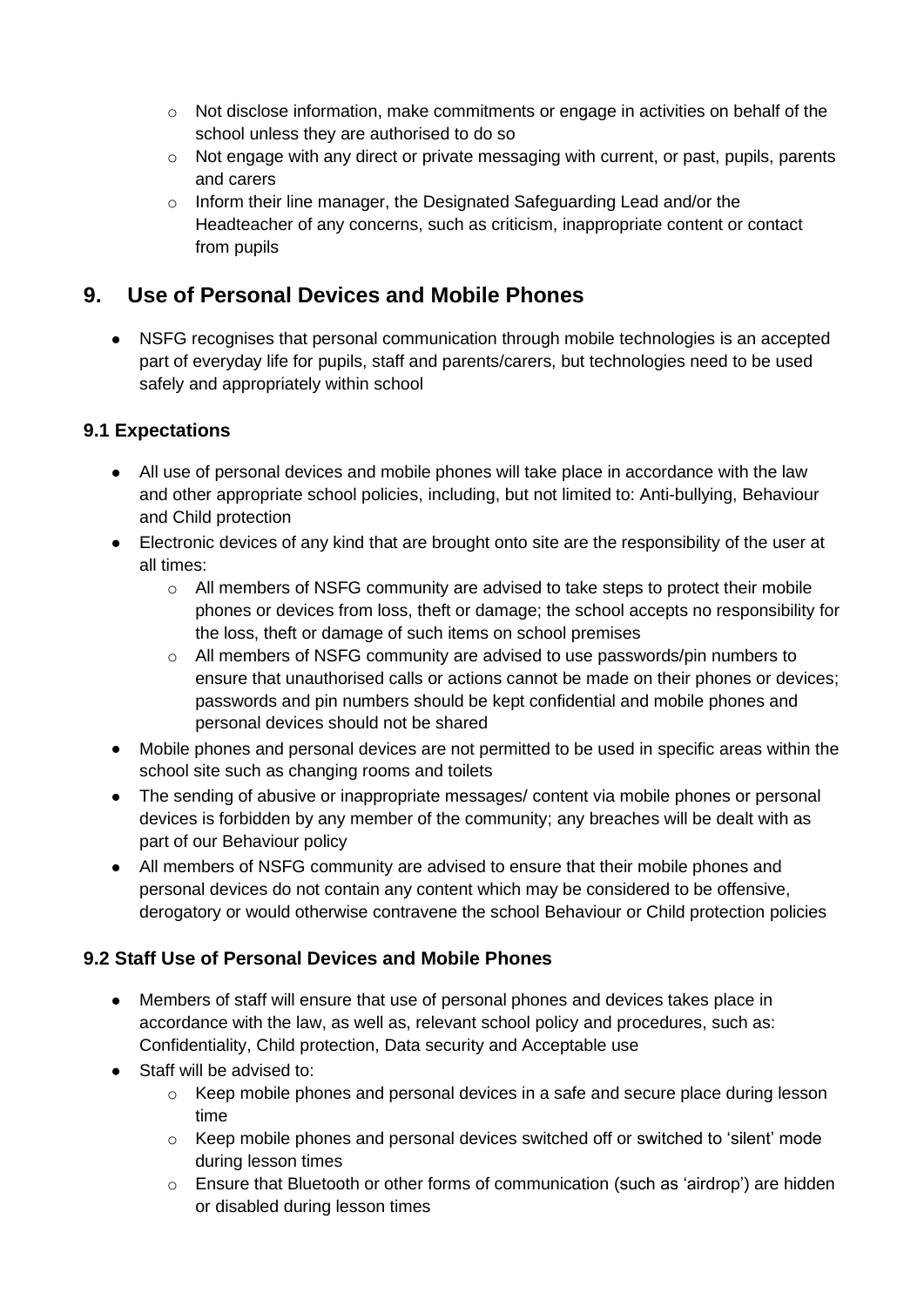- $\circ$  Not use personal devices during teaching periods, unless written permission has been given by the Headteacher, such as in emergency circumstances
- $\circ$  Ensure that any content bought onto site via mobile phones and personal devices are compatible with their professional role and expectations
- Members of staff are not permitted to use their own personal phones or devices for contacting pupils or parents and carers:
	- o Any pre-existing relationships, which could undermine this, will be discussed with the Designated Safeguarding Lead or Headteacher
- Staff will not use personal devices, such as: mobile phones, tablets or cameras:
	- o To take photos or videos of pupils and will only use work-provided equipment for this purpose
	- o Directly with pupils, and will only use work-provided equipment during lessons/educational activities
- If a member of staff breaches the school policy, action will be taken in line with the school behaviour and allegations policy:
	- $\circ$  If a member of staff is thought to have illegal content saved or stored on a mobile phone or personal device or have committed a criminal offence, the police will be contacted

#### **9.3 Pupils' Use of Personal Devices and Mobile Phones**

- Pupils will be educated regarding the safe and appropriate use of personal devices and mobile phones and will be made aware of boundaries and consequences.
- NSFG expects pupil's personal devices and mobile phones to be kept in a secure place, switched off, kept out of sight during lessons and while moving between lessons
- If a pupil needs to contact his/her parents or carers they will be allowed to use a school phone:
	- $\circ$  Parents are advised to contact their child via the school office during school hours; exceptions may be permitted on a case-by-case basis, as approved by the Headteacher
- Mobile phones or personal devices will not be used by pupils during lessons or formal school time unless as part of an approved and directed curriculum based activity with consent from a member of staff:
	- o The use of personal mobile phones or devices for a specific education purpose does not mean that blanket use is permitted
	- $\circ$  If members of staff have an educational reason to allow children to use their mobile phones or personal devices as part of an educational activity, it will only take place when approved by the Leadership Team
- Mobile phones and personal devices must not be taken into examinations:
	- o Pupils found in possession of a mobile phone or personal device during an exam will be reported to the appropriate examining body. This may result in the pupil's withdrawal from either that examination or all examinations
- If a pupil breaches the school policy, the phone or device will be confiscated and will be held in a secure place:
	- $\circ$  School staff may confiscate a pupil's mobile phone or device if they believe it is being used to contravene the school's Behaviour or Bullying policy, or could contain youth produced sexual imagery (sexting)
	- o Searches of mobile phone or personal devices will only be carried out in accordance with the school's policy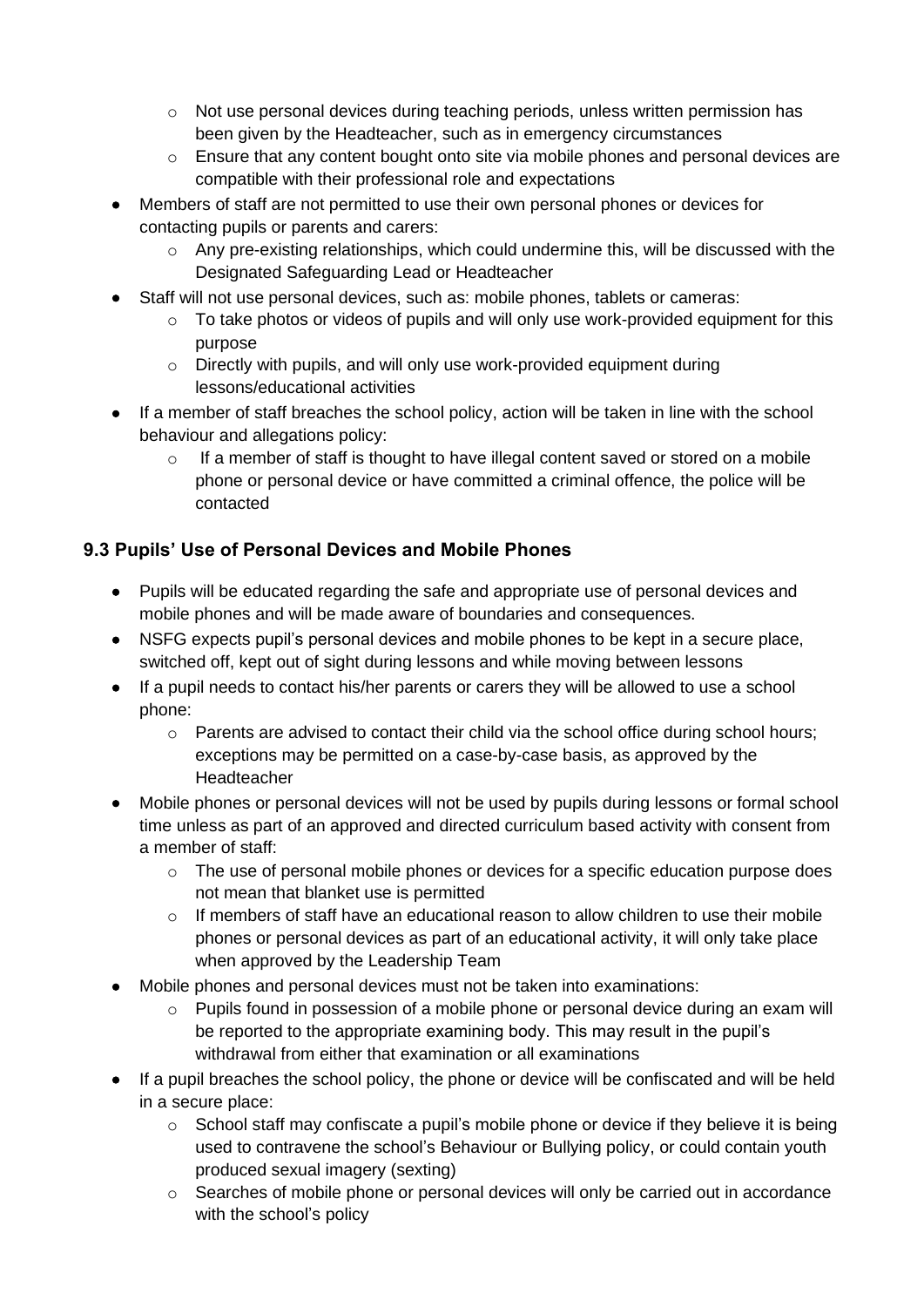- o Pupils' mobile phones or devices may be searched by a member of the leadership team, with the consent of the pupil or a parent/ carer. Content may be deleted or requested to be deleted, if it contravenes school policies
- o Mobile phones and devices that have been confiscated will be released to parents or carers
- $\circ$  If there is suspicion that material on a pupil's personal device or mobile phone may be illegal or may provide evidence relating to a criminal offence, the device will be handed over to the police for further investigation

#### **9.4 Visitors' Use of Personal Devices and Mobile Phones**

- Parents, carers and visitors (including volunteers and contractors) must use their mobile phones and personal devices in accordance with the school's Acceptable use policy and other associated policies, such as: Anti-bullying, Behaviour, Child protection and Image use.
- The school will ensure appropriate signage and information is provided to inform parents, carers and visitors of expectations of use
- Members of staff are expected to challenge visitors if they have concerns and will always inform the Designated Safeguarding Lead of any breaches of school policy

#### **9.5 Officially provided mobile phones and devices**

- Members of staff will be issued with a work phone number and email address, where contact with pupils or parents/ carers is required
- School mobile phones and devices will be suitably protected via a passcode/password/pin and must only be accessed or used by members of staff
- School mobile phones and devices will always be used in accordance with the Acceptable use policy and other relevant policies

## **10. Responding to Online Safety Incidents and Concerns**

- All members of the school community will be made aware of the reporting procedure for online safety concerns, including: breaches of filtering, youth produced sexual imagery (sexting), cyberbullying and illegal content
- All members of the community must respect confidentiality and the need to follow the official school procedures for reporting concerns:
	- $\circ$  Pupils, parents and staff will be informed of the school's complaints procedure and staff will be made aware of the whistleblowing procedure
- The school requires staff, parents, carers and pupils to work in partnership to resolve online safety issues
- After any investigations are completed, the school will debrief, identify lessons learnt and implement any policy or curriculum changes as required
- If the school is unsure how to proceed with an incident or concern, the DSL will seek advice from the Education Safeguarding Team
- Where there is suspicion that illegal activity has taken place, the school will contact the Education Safeguarding Team or Kent Police using 101, or 999 if there is immediate danger or risk of harm
- If an incident or concern needs to be passed beyond the school community (for example if other local schools are involved or the public may be at risk), the school will speak with Kent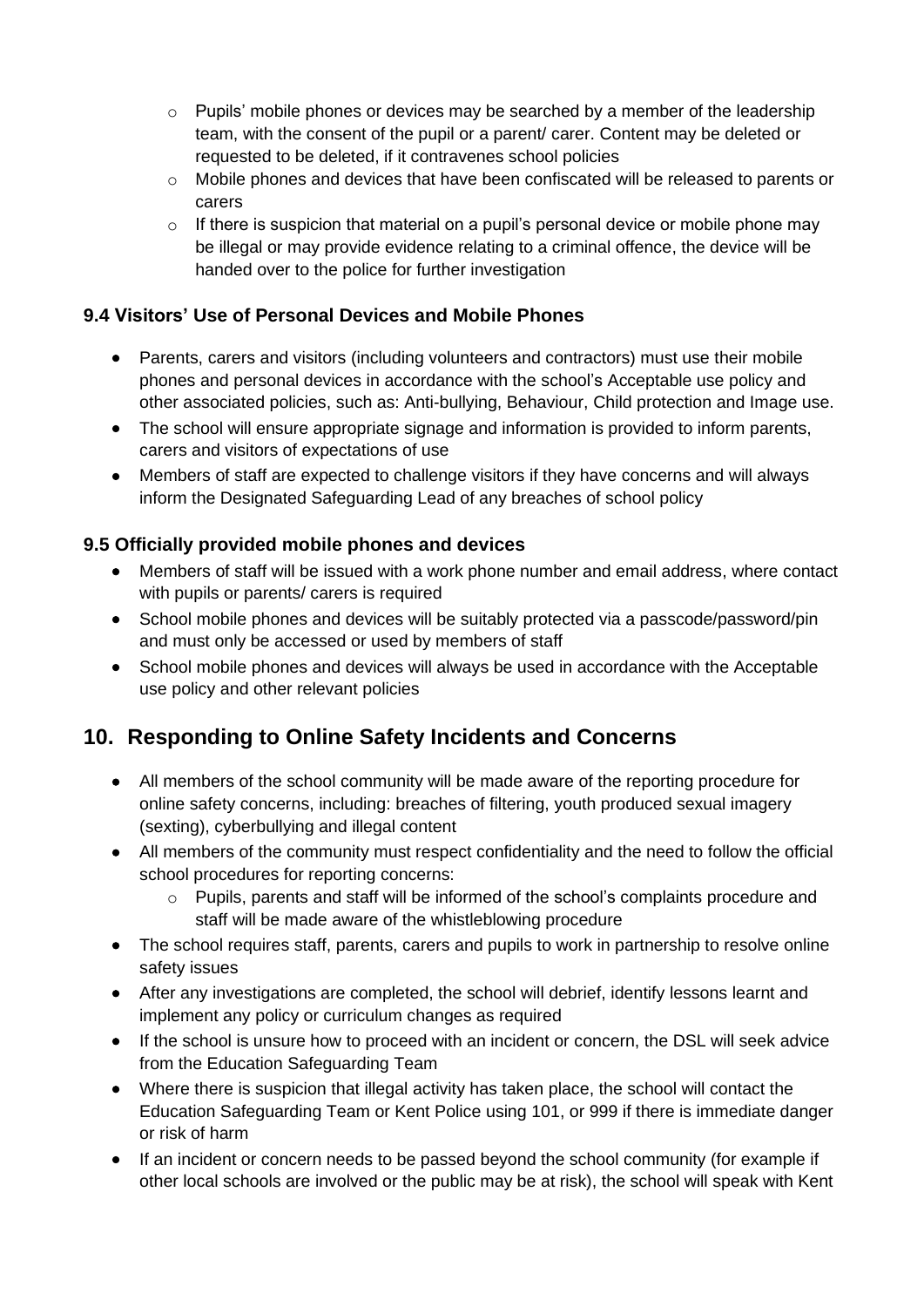Police and/or the Education Safeguarding Team first, to ensure that potential investigations are not compromised

#### **10.1 Concerns about Pupils Welfare**

- The DSL will be informed of any online safety incidents involving safeguarding or child protection concerns:
	- o The DSL will record these issues in line with the school's child protection policy
- The DSL will ensure that online safety concerns are escalated and reported to relevant agencies in line with the Kent Safeguarding Children Board thresholds and procedures
- The school will inform parents and carers of any incidents or concerns involving their child, as and when required

#### **10.2 Staff Misuse**

- Any complaint about staff misuse will be referred to the Headteacher, according to the Allegations policy
- Any allegations regarding a member of staff's online conduct will be discussed with the LADO (Local Authority Designated Officer) where appropriate
- Appropriate action will be taken in accordance with the Behaviour policy and Code of conduct

## **11. Procedures for Responding to Specific Online Incidents or Concerns**

#### **11.1 Youth Produced Sexual Imagery or "Sexting"**

- NSFG recognises youth produced sexual imagery (known as "sexting") as a safeguarding issue; therefore, all concerns will be reported to and dealt with by the Designated Safeguarding Lead
- The school will follow the advice as set out in the non-statutory UKCCIS quidance: 'Sexting' [in schools and colleges: responding to incidents and safeguarding young people'](https://www.gov.uk/government/groups/uk-council-for-child-internet-safety-ukccis) and [KSCB](http://www.kscb.org.uk/guidance/online-safety) guidance: "Responding to youth produced sexual imagery"
- NSFG will ensure that all members of the community are made aware of the potential social, psychological and criminal consequences of 'sexting' by implementing preventative approaches, via a range of age and ability appropriate educational methods
- The school will ensure that all members of the community are aware of sources of support regarding youth produced sexual imagery

#### **11.1.1 Dealing with 'Sexting'**

- If the school are made aware of an incident involving the creation or distribution of youth produced sexual imagery, the school will:
	- $\circ$  Act in accordance with our Child protection and Safeguarding policies and the relevant Kent Safeguarding Child Board's procedures.
	- o Immediately notify the Designated Safeguarding Lead.
	- o Store the device securely:
		- If an indecent image has been taken or shared on the school network or devices, the school will take action to block access to all users and isolate the image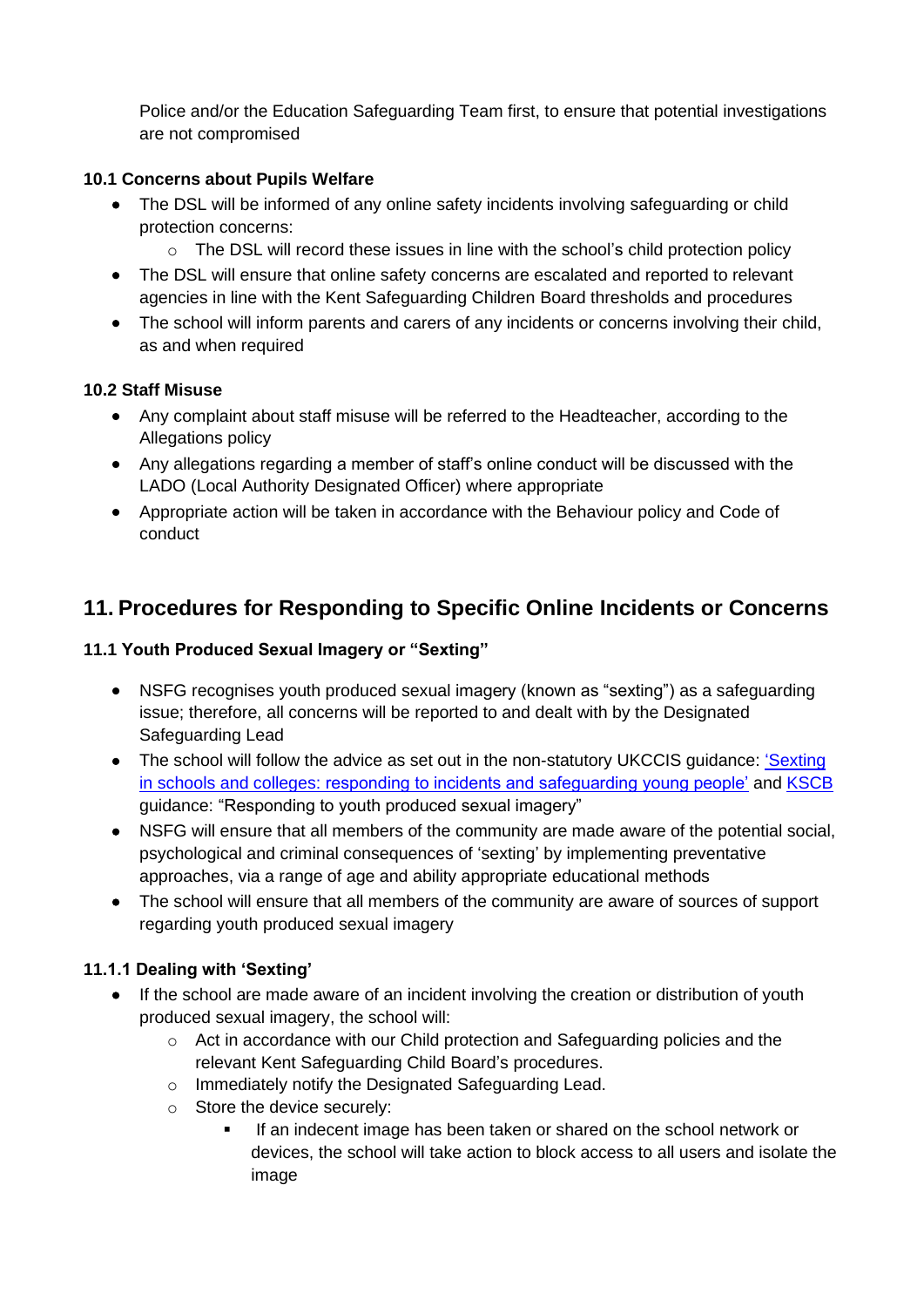- $\circ$  Carry out a risk assessment which considers any vulnerability of pupil(s) involved; including carrying out relevant checks with other agencies
- $\circ$  Inform parents and carers, if appropriate, about the incident and how it is being managed.
- $\circ$  Make a referral to Specialist Children's Services and/or the Police, as appropriate.
- o Provide the necessary safeguards and support for pupils, such as offering counselling or pastoral support
- $\circ$  Implement appropriate sanctions in accordance with the school's Behaviour policy, but taking care not to further traumatise victims where possible
- o Consider the deletion of images in accordance with the UKCCIS: ['Sexting in schools](https://www.gov.uk/government/groups/uk-council-for-child-internet-safety-ukccis)  [and colleges: responding to incidents and safeguarding young people'](https://www.gov.uk/government/groups/uk-council-for-child-internet-safety-ukccis) guidance:
	- **.** Images will only be deleted once the school has confirmed that other agencies do not need to be involved; and are sure that to do so would not place a child at risk or compromise an investigation
- $\circ$  Review the handling of any incidents to ensure that best practice was implemented; the leadership team will also review and update any management procedures, where necessary
- The school will take action regarding youth produced sexual imagery, regardless of whether the incident took place on/off school premises, using school or personal equipment
- The school will not:
	- o View any images suspected of being youth produced sexual imagery, unless there is no other possible option, or there is a clear need or reason to do so:
		- **•** In this case, the image will only be viewed by the Designated Safeguarding Lead and their justification for viewing the image will be clearly documented
	- o Send, share, save or make copies of content suspected to be an indecent image of children (i.e. youth produced sexual imagery) and will not allow or request pupils to do so

#### **11.2 Online Child Sexual Abuse and Exploitation**

- NSFG will ensure that all members of the community are aware of online child sexual abuse, including: exploitation and grooming; the consequences; possible approaches which may be employed by offenders to target children and how to respond to concerns
- NSFG recognises online child sexual abuse as a safeguarding issue and, as such, all concerns will be reported to and dealt with by the Designated Safeguarding Lead
- The school will implement preventative approaches for online child sexual abuse via a range of age and ability appropriate education for pupils, staff and parents/carers
- The school will ensure that all members of the community are aware of the support available regarding online child sexual abuse, both locally and nationally
- The school will ensure that the 'Click CEOP' report button is visible and available to pupils and other members of the school community – this is located in the student section of the schools website

#### **11.2. 1 Dealing with Online Child Sexual Abuse and Exploitation**

- If the school are made aware of incident involving online sexual abuse of a child, the school will:
	- $\circ$  Act in accordance with the school's Child protection and Safeguarding policies and the relevant Kent Safeguarding Child Board's procedures
	- o Immediately notify the Designated Safeguarding Lead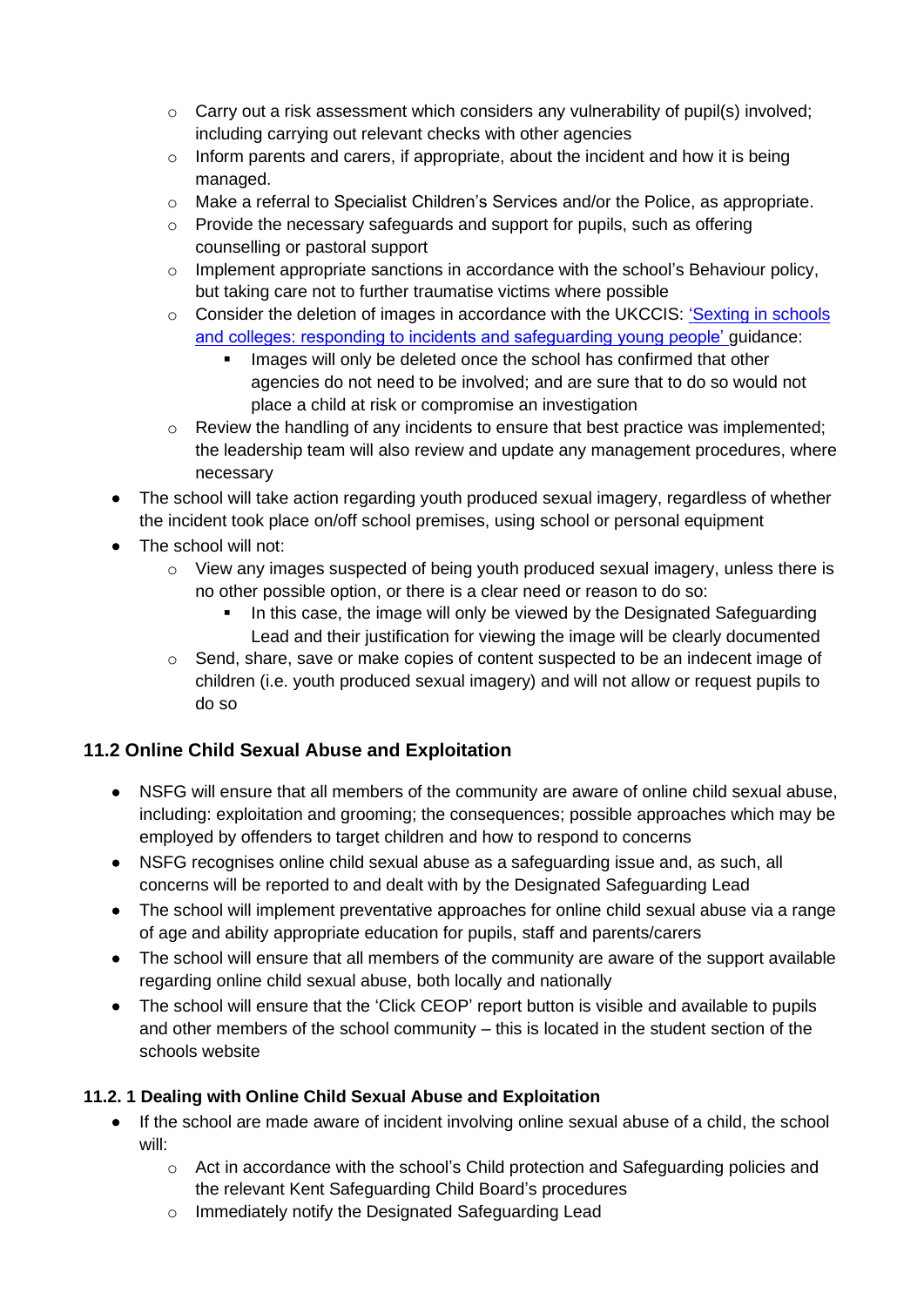- o Store any devices involved securely
- $\circ$  Immediately inform Kent police via 101 (or 999 if a child is at immediate risk)
- $\circ$  Carry out a risk assessment which considers any vulnerabilities of pupil(s) involved (including carrying out relevant checks with other agencies)
- o Inform parents/carers about the incident and how it is being managed
- o Make a referral to Specialist Children's Services (if required/ appropriate)
- o Provide the necessary safeguards and support for pupils, such as, offering counselling or pastoral support
- $\circ$  Review the handling of any incidents to ensure that best practice is implemented; school leadership team will review and update any management procedures, where necessary
- The school will take action regarding online child sexual abuse, regardless of whether the incident took place on/off school premises, using school or personal equipment:
	- o Where possible pupils will be involved in decision making and if appropriate, will be empowered to report concerns such as via the Click CEOP report : [www.ceop.police.uk/safety-centre/](http://www.ceop.police.uk/safety-centre/)
- If the school is unclear whether a criminal offence has been committed, the Designated Safeguarding Lead will obtain advice immediately through the Education Safeguarding Team and/or Kent Police
- If the school is made aware of intelligence or information which may relate to child sexual exploitation (on or offline), it will be passed through to the [Child Sexual Exploitation Team](https://www.kent.police.uk/childabuse/) (CSET) by the Designated Safeguarding Lead
- If pupils at other schools are believed to have been targeted, the school will seek support from Kent Police and/or the Education Safeguarding Team first to ensure that potential investigations are not compromised

## **11.3 Indecent Images of Children (IIOC)**

- NSFG will ensure that all members of the community are made aware of the possible consequences of accessing Indecent Images of Children (IIOC)
- The school will take action regarding IIOC on school equipment and/or personal equipment, even if access took place off site
- The school will take action to prevent accidental access to IIOC by using an internet Service provider (ISP) which subscribes to the Internet Watch Foundation block list and by implementing appropriate filtering, firewalls and anti-spam software
- If the school is unclear if a criminal offence has been committed, the Designated Safeguarding Lead will obtain advice immediately through Kent Police and/or the Education Safeguarding Team
- If made aware of IIOC, the school will:
	- $\circ$  Act in accordance with the school's child protection and safeguarding policy and the relevant Kent Safeguarding Child Boards procedures
	- o Immediately notify the school Designated Safeguard Lead
	- o Store any devices involved securely
	- o Immediately inform appropriate organisations, such as the Internet Watch Foundation (IWF), Kent police or the LADO
- If made aware that a member of staff or a pupil has been inadvertently exposed to indecent images of children whilst using the internet, the school will: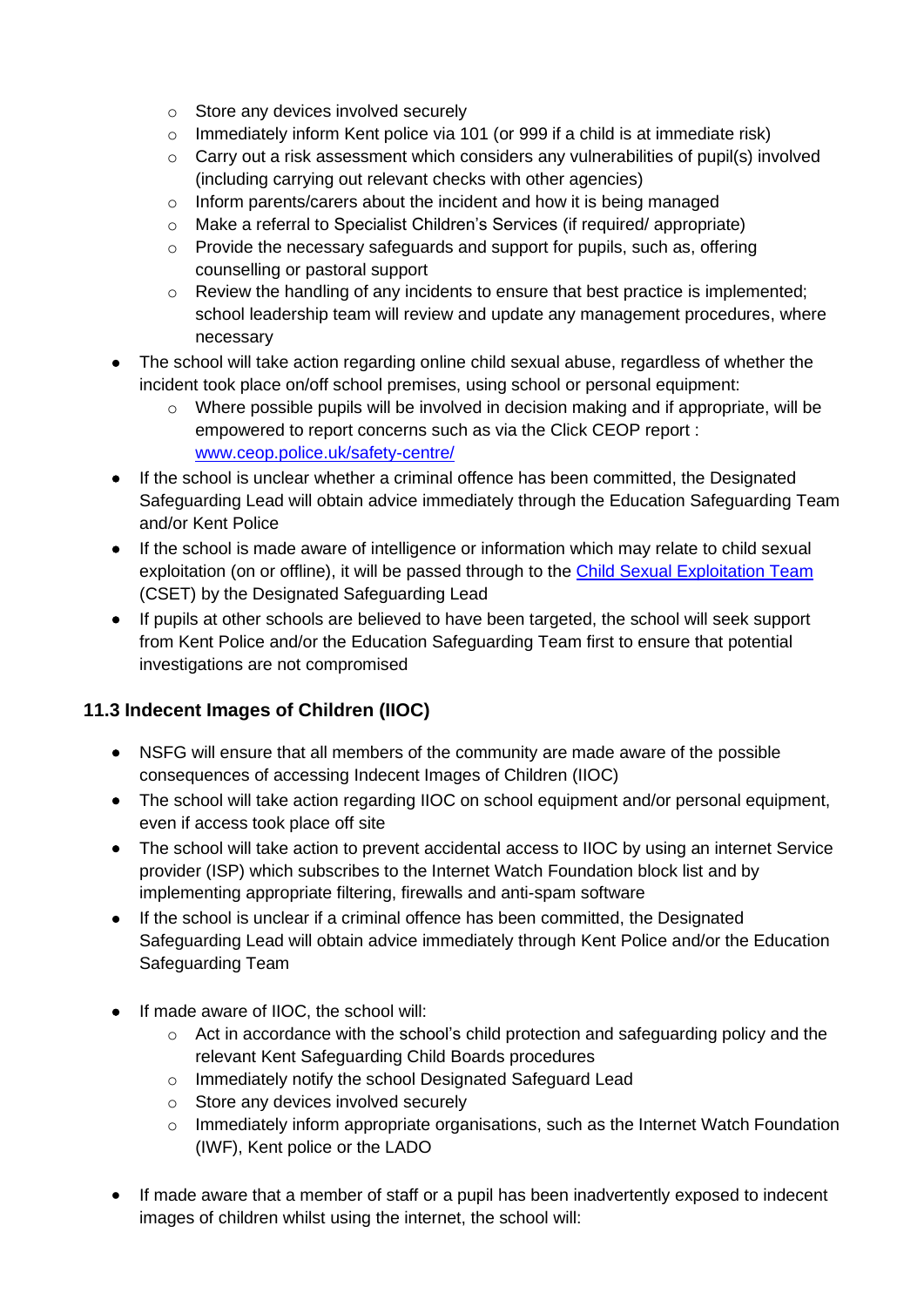- o Ensure that the Designated Safeguard Lead is informed
- $\circ$  Ensure that the URLs (webpage addresses) which contain the suspect images are reported to the Internet Watch Foundation via [www.iwf.org.uk](https://www.iwf.org.uk/)
- $\circ$  Ensure that any copies that exist of the image, for example in emails, are deleted.
- o Report concerns, as appropriate to parents and carers
- If made aware that indecent images of children have been found on the school devices, the school will:
	- o Ensure that the Designated Safeguard Lead is informed
	- $\circ$  Ensure that the URLs (webpage addresses) which contain the suspect images are reported to the Internet Watch Foundation via [www.iwf.org.uk](https://www.iwf.org.uk/)
	- $\circ$  Ensure that any copies that exist of the image, for example in emails, are deleted.
	- o Inform the police via 101 (999 if there is an immediate risk of harm) and children's social services (as appropriate)
	- $\circ$  Only store copies of images (securely, where no one else has access to them and delete all other copies) at the request of the police only
	- o Report concerns, as appropriate to parents and carers
- If made aware that a member of staff is in possession of indecent images of children on school devices, the school will:
	- o Ensure that the Headteacher is informed
	- o Inform the Local Authority Designated Officer (LADO) and other relevant organisations in accordance with the schools managing allegations policy
	- o Quarantine any devices until police advice has been sought

#### **11.4 Cyberbullying**

- Cyberbullying, along with all other forms of bullying, will not be tolerated at NSFG
- Full details of how the school will respond to cyberbullying are set out in the Anti-bullying policy

#### **11.5 Online Hate**

- Online hate content, directed towards or posted by, specific members of the community will not be tolerated at NSFG and will be responded to in line with existing school policies, including Anti-bullying and Behaviour
- All members of the community will be advised to report online hate in accordance with relevant school policies and procedures
- The Police will be contacted if a criminal offence is suspected
- If the school is unclear on how to respond, or whether a criminal offence has been committed, the Designated Safeguarding Lead will obtain advice through the Education Safeguarding Team and/or Kent Police

#### **11.6 Online Radicalisation and Extremism**

- The school will take all reasonable precautions to ensure that children are safe from terrorist and extremist material when accessing the internet in school
- The school will use KPSN Lightspeed reporting functionality in conjunction with the schools Futures Cloud monitoring software to highlight any concerns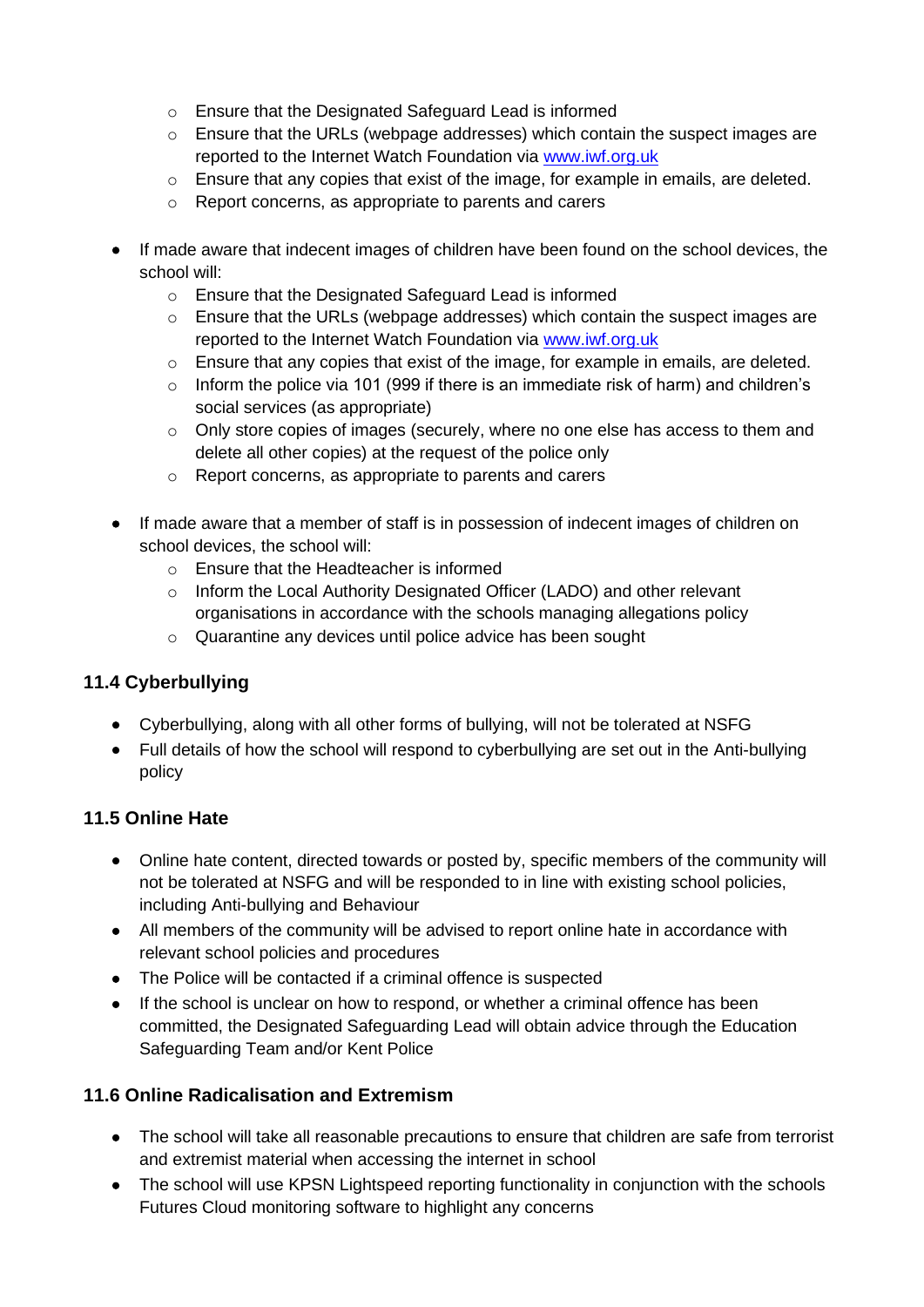- If the school is concerned that a child or parent/carer may be at risk of radicalisation online, the Designated Safeguarding Lead will be informed immediately and action will be taken in line with the Child protection policy
- If the school is concerned that member of staff may be at risk of radicalisation online, the Headteacher will be informed immediately and action will be taken in line with the Child protection and Allegations policies

## **12. Useful Links for Educational Settings**

#### **Kent Support and Guidance**

#### **Kent County Council Education Safeguarding Team**:

- Rebecca Avery, Education Safeguarding Adviser (Online Protection)
- Ashley Assiter e-Safety Development Officer
	- o [esafetyofficer@kent.gov.uk](mailto:esafetyofficer@kent.gov.uk) Tel: 03000 415797
- Guidance for Educational Settings:
	- o [www.kelsi.org.uk/support-for-children-and-young-people/child-protection-and](http://www.kelsi.org.uk/support-for-children-and-young-people/child-protection-and-safeguarding)[safeguarding](http://www.kelsi.org.uk/support-for-children-and-young-people/child-protection-and-safeguarding)
	- o [www.kelsi.org.uk/child-protection-and-safeguarding/e-safety/e-safety-classroom](http://www.kelsi.org.uk/child-protection-and-safeguarding/e-safety/e-safety-classroom-materials)[materials](http://www.kelsi.org.uk/child-protection-and-safeguarding/e-safety/e-safety-classroom-materials)
	- o [www.kelsi.org.uk/child-protection-and-safeguarding/e-safety/e-safety-useful-links](http://www.kelsi.org.uk/child-protection-and-safeguarding/e-safety/e-safety-useful-links)
	- o Kent e–Safety Blog: [www.kentesafety.wordpress.com](http://www.kentesafety.wordpress.com/)

#### **KSCB:**

[www.kscb.org.uk](http://www.kscb.org.uk/)

#### **Kent Police:**

- [www.kent.police.uk](http://www.kent.police.uk/) or [www.kent.police.uk/internetsafety](http://www.kent.police.uk/internetsafety)
- In an emergency (a life is in danger or a crime in progress) dial 999. For other non-urgent enquiries contact Kent Police via 101

#### **Other:**

- Kent Public Service Network (KPSN): [www.kpsn.net](http://www.kpsn.net/)
- EiS ICT Support for Schools and Kent Schools Broadband Service Desk**:** [www.eiskent.co.uk](http://www.eiskent.co.uk/)